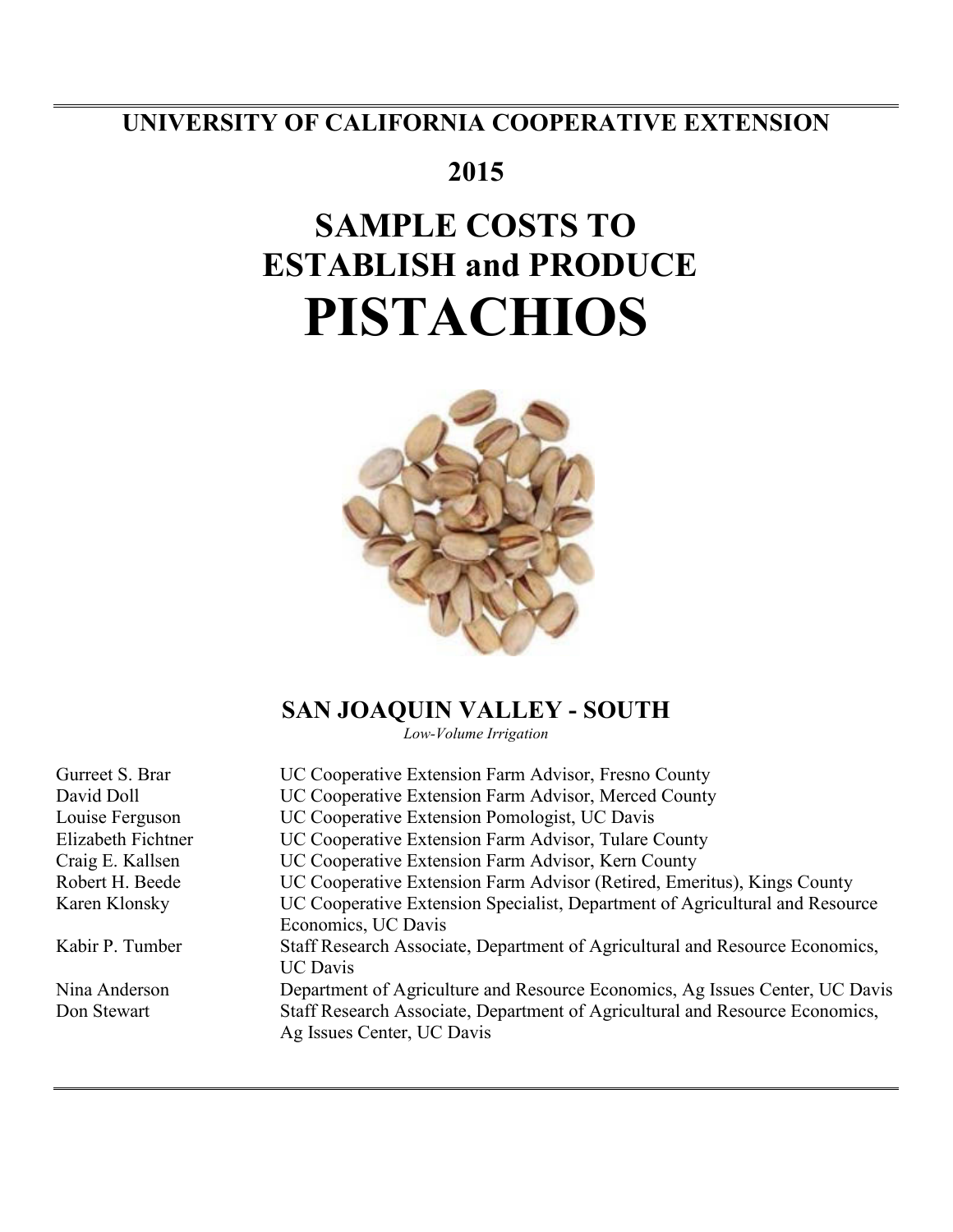# UC COOPERATIVE EXTENSION

# **SAMPLE COSTS TO ESTABLISH AND PRODUCE PISTACHIOS**

Low-Volume Irrigation **San Joaquin Valley South - 2015** 

# STUDY CONTENTS

| <b>REFERENCES</b> |     |
|-------------------|-----|
|                   |     |
|                   |     |
|                   |     |
|                   |     |
|                   |     |
|                   | .25 |
|                   |     |
|                   |     |
|                   | .28 |

# **INTRODUCTION**

Sample costs to establish a pistachio orchard and produce pistachios in the southern San Joaquin Valley are presented in this study. This study is intended as a guide only, and can be used to make production decisions, determine potential returns, prepare budgets and evaluate production loans. The production practices described in this study are those considered typical for pistachios in the southern San Joaquin Valley, but they will not apply to every situation. Sample costs for labor, materials, equipment, and custom services are based on current figures. A blank column, "Your Cost", in Tables 3 and 4 is provided to enter your farm costs.

The hypothetical farm operation, production practices, overhead, and calculations are described under the assumptions. For additional information or an explanation of the calculations used in the study, call the Department of Agricultural and Resource Economics, University of California, Davis, (530) 752-5489, or your local UC Cooperative Extension office.

Sample Cost of Production Studies for many commodities can be downloaded at http://coststudies.ucdavis.edu, requested through the Department of Agricultural and Resource Economics, UC Davis, (530) 752-1515 or obtained from the local county UC Cooperative Extension offices. Archived studies are also available on the website.

The University of California does not discriminate in any of its policies, procedures or practices. The university is an affirmative action/equal opportunity employer.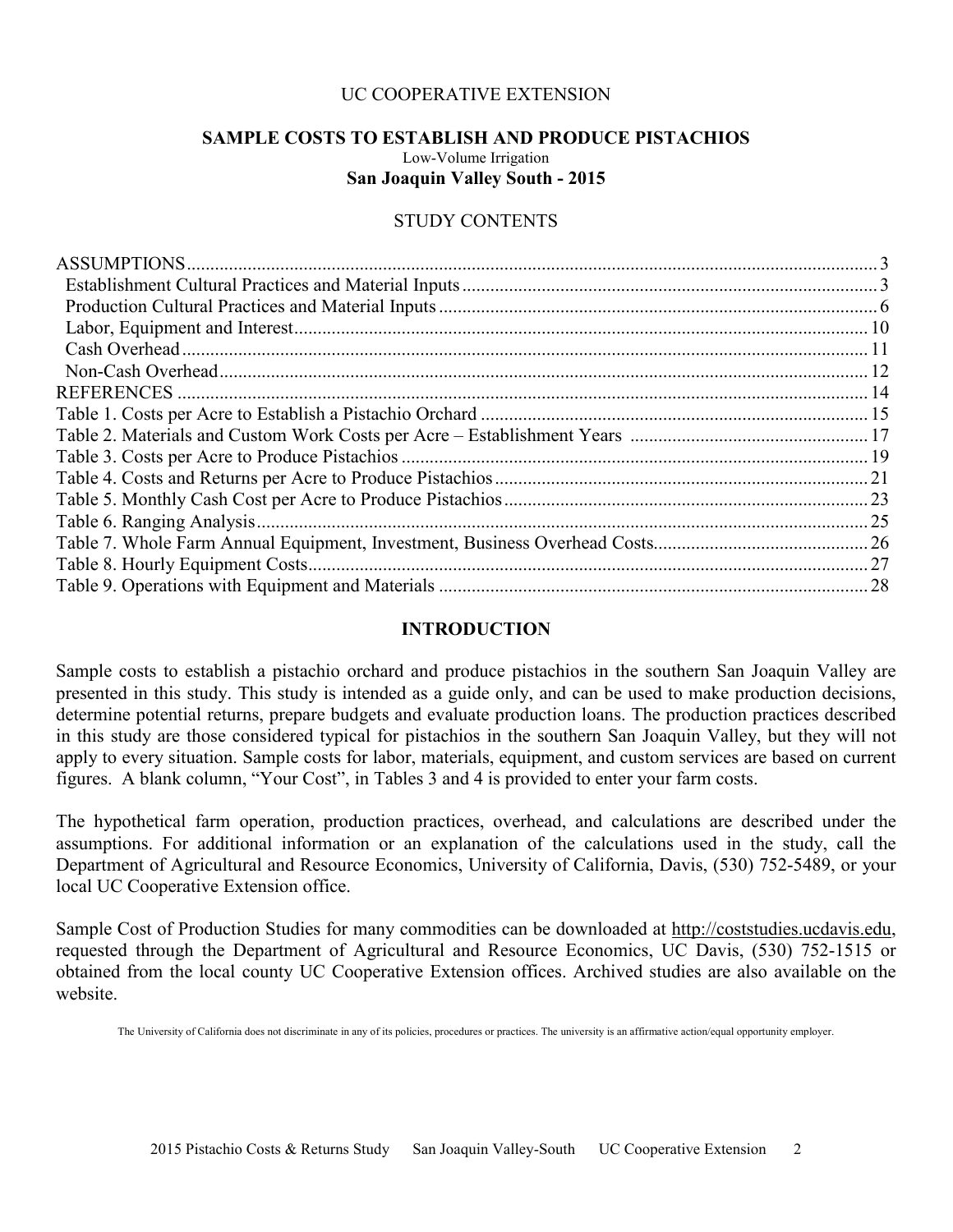# **ASSUMPTIONS**

The assumptions refer to Tables 1 through 9 and pertain to sample costs to establish an orchard (Tables 1-2) and produce pistachios (Tables 3-9) in the southern San Joaquin Valley under low-volume (drip) irrigation. Pistachio trees have a long production life if well maintained. The economic life used in this cost analysis is 40 years. The cultural practices described and materials used are considered typical for a well-managed orchard in the region. The costs, materials, and practices will not apply to all situations. Establishment and production practices vary by grower and the differences can be significant. The study is intended as a guide only. **The use of trade names and cultural practices in this report does not constitute an endorsement or recommendation by the University of California nor is any criticism implied by omission of other similar products or cultural practices.**

Land. The hypothetical farm consists of 80 contiguous acres. Orchard establishment and pistachio production are on 76 acres. Roads, irrigation filtration systems, loading and harvest equipment turning areas, and buildings occupy the remaining four acres.

# **Establishment Cultural Practices and Material Inputs**

(Tables 1  $& 2)$ )

Land Preparation. The orchard is established on soil whose profile is relatively uniform in texture and previously planted to row crops. Soil profile assessment of individual subject properties by means of backhoe pits is critical prior to planting. An individual competent in evaluating soils for texture stratification or salinity problems is employed. This study uses one pit per 20 acres. Soil samples are also taken at selected and recorded depths for salinity analysis by a soils and water laboratory. Failure to modify any dense subsoil or stratified soil textures may limit root development and water infiltration. Not all fields will require deep tillage. If there is a hardpan or the soil profile is stratified, then deep tillage is required. Ground preparation is done the year prior to planting, but the costs are included in establishment year one (Table 1). In this study, the land is tilled with a slip-plow down the tree row to a depth of four to five feet. The field is then ripped with a one shank ripper in between the slip-plow at the same depth. Currently, in many orchards, the focus of deep tillage has been on the area that will be drip irrigated. Ripping is followed by one pass with a stubble disc. Custom operators do the ripping and stubble discing. The grower then finish-discs and floats the ground twice to smooth the surface. The use of drip irrigation eliminates the need for land leveling. In challenging soils, for example those with high salinity, soil amendments may be applied and incorporated at various stages of land preparation.

**Trees.** The Verticillium wilt tolerant species, *Pistacia integerrima*, or interspecific hybrids derived from *P. atlantica* and *P. integerrima* are used for rootstock. 'Kerman', the most widely grown cultivar, usually, is fieldbudded to the rootstocks. However, pre-budded nursery trees are available for planting, as well. Because pistachios are dioecious, male trees ('Peters' cultivar) must be uniformly distributed among the female trees. Currently, the industry buds 1 male tree to every 19 to 24 female trees. This study uses the male: female ratio of 1:24. The sized of unbudded rootstocks can vary considerably. In this study, the unbudded trees are delivered to the grower's site by a custom hauler. The trucking fee (\$350 per load) is based on a 60 mile delivery radius from the nursery and 2,016 trees per load. The grower also rents a forklift to unload the trees. Some varieties have a royalty fee with planting, but this cost is not included in this study.

**Plant/Bud**. In this study, pistachios are planted on 17' x 20' spacing, with 128 trees per acre. Seedling rootstocks, grown one year in the nursery, are planted in February or March. Various clonal or seedling rootstocks may be considered based on grower preference and site-specific characteristics such as freezing hazard. The commercial planting costs include surveying the field, marking the tree sites, digging the holes and planting the unbudded rootstocks. Immediately after planting, a 2-inch x 2-inch x 6-foot wooden stakes are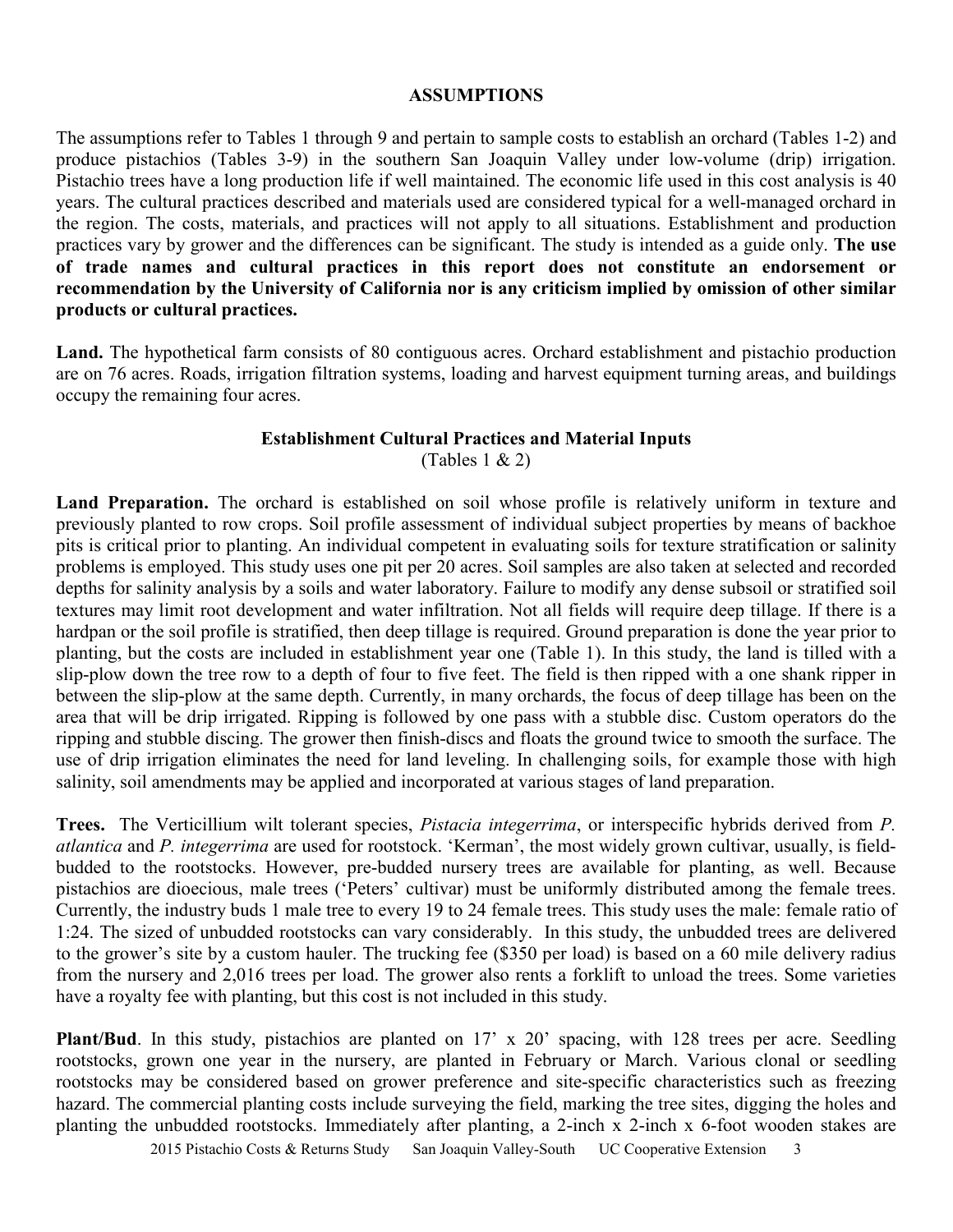spread in the field and installed on the downwind side (usually south or east side of the trees in the SJV) by contract labor. In this study, newly planted trees are placed in a plastic protective sleeve which are tied to the stakes.

Tree stakes in this study, are purchased new. Growers may have the option to purchase used stakes and/or the option to sell the stakes after use. Currently, some growers have begun using metal stakes. Stakes are normally removed prior to the first mechanical harvest. In late-July of the first year, the trees are commercially budded 28-32 inches above ground level. Failed buds on surviving rootstock are re-budded with two buds per tree in September. No attempt is made to push the re-budded trees because they are highly susceptible to killing frost in November or early December. In the second year, trees should be rebudded as soon as possible. The budding failure rate used for this study is 5% in the first year and 2% in the second. A rootstock failing to take a bud after two attempts should be replaced. Growers should know the source of the bud wood, and confirm the cultivar is correct.

*Replants*. In years one and two, replanted tree loss in each year is 1% or less. Nursery budded trees or unbudded trees are replanted as soon as possible so that all trees are budded in the current year. Replants placed in older orchards will have a higher failure rate due to irrigation and gopher damage.

**Train, Sucker, and Prune**. The preferred time of planting in the southern San Joaquin Valley is February through early April. During spring of the first year, a suckering crew removes any growth from the rootstock that is within 8 inches of the ground, and makes the first tie of the rootstock to the stake. A second pass is made in June to tip or eliminate shoots competing with the one being tied to the stake. Five to seven days after budding, the crew partially girdles (notches) the rootstock directly above the 'Kerman' bud. Simultaneously, 50% to 70% of the rootstock growth is also removed using heading cuts. Both operations encourage uniform and vigorous growth of the 'Kerman' bud. Three weeks later (August), or when 6-8 inches of 'Kerman' growth is achieved, a fourth pass is made to begin training the 'Kerman' shoot up the stake (use 4 mm, half-inch green tape) and continue suppression of new rootstock growth by pinching off its terminals. The crew makes three more tree-training passes at 14-day intervals during August and September. This results in a total of six passes through the orchard by the end of September (2 suckering and tying, notching and heading after budding, and 4 training). Dormant pruning occurs in January of the second calendar year when dormant 'Kerman' shoots are headed to 42 inches and the rootstock lateral branches are removed. Both the rootstock and the dormant 'Kerman' shoot are then tied to the stake. In the second growing season, training to develop the primary, secondary, and possibly tertiary scaffolds takes four passes at 14-day intervals during May, June, and July. Dormant pruning in the second year involves removal of rootstock laterals, heading of the secondary or tertiary branches, and cross-tying selected trees that have poorly positioned scaffolds. In the third and fourth years, training during May, June, and July is limited to rootstock sucker removal and cross tying of flat scaffold limbs. In this study, it takes four passes in the third year and three passes in the fourth. The costs vary for each pass through the field, and are dependent upon the tasks required. Dormant pruning continues in the third and subsequent years.

**Irrigation**. The irrigation costs include water at \$14.58 per acre-inch (\$175 per acre foot), costs for pressurizing the irrigation system at \$1.73 per acre-inch (\$20.76 per acrefoot) and irrigation labor at 0.10 hours per acre per irrigation. A large percentage of the present pistachio acreage receives surface water from state or federal canal systems, when available. The water districts which distribute this water to the growers have per acre assessment costs in addition to the "operational" water price. These costs vary widely depending upon water district overhead. The price of district water in the pistachio growing areas of the southern San Joaquin Valley during normal water years ranges from \$30 to \$600 per acre-foot depending on the irrigation district. The cost of

| Table A. Total       |             |
|----------------------|-------------|
| <b>Applied Water</b> |             |
| Year                 | Acre-Inches |
|                      |             |
| 2                    | 11          |
| 3                    | 16          |
| 4                    | 22          |
| 5                    | 31          |
| 6                    | 38          |
|                      | 45          |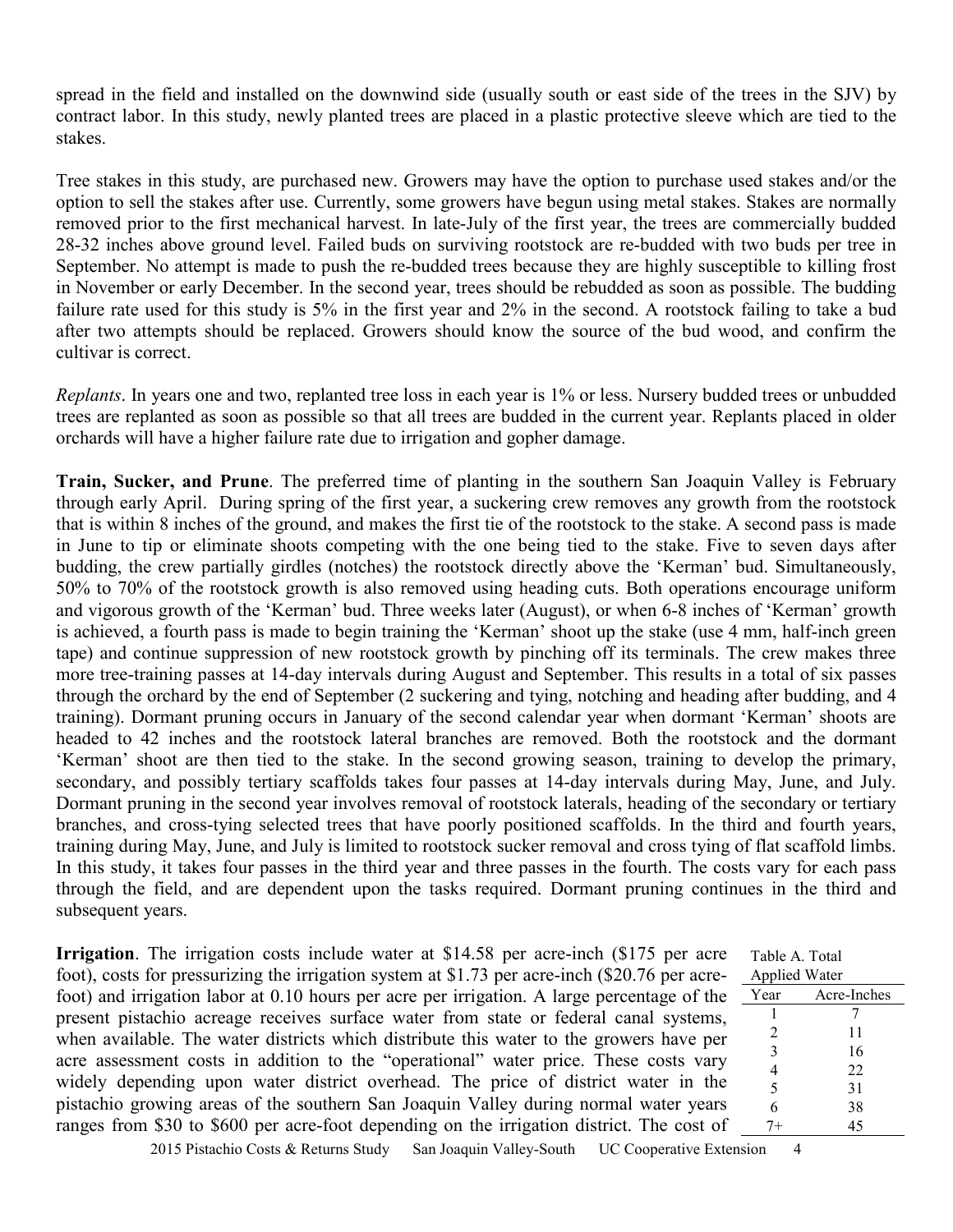irrigation water obtained from on-site wells is dependent on energy costs, well characteristics, and other irrigation factors. A single line drip irrigation system is usually installed prior to planting. For many orchards planted to fine-textured soils this is sufficient to provide for an adequate wetted root zone. However, in recent years many orchards at the end of the fifth year have a second line installed. In the first year, the trees are irrigated in February, immediately after planting, and periodically throughout the growing season until early September. In the following years, irrigation is from mid-April to mid-September. In marginal water and soil quality areas it may be necessary to apply a winter "pre-irrigation" for leaching and recharge. Costs for the drip line and its installation are shown in the Non-Cash Overhead. The amount of water applied to the orchard during establishment is much less than at maturity. Table A shows the **applied water** for each year in this study. Applied depth of water is only an estimate (and most appropriate to the southern San Joaquin Valley) and will vary according to the size of the tree canopy achieved at a given age, surrounding environment, and weather-related variables such as rainfall and evaporative demand. Final applied water will vary depending upon the irrigation efficiency of the system. Values in Table A are based on an irrigation efficiency of 90%. Irrigation values in Table A for years 1 and 2 assume the irrigation emitter is a dripper or capped fan jet. Effective rainfall has not been considered in this study because it is too variable and the applied water values do not include any water applied to leach salts.

**Fertilize**. **Nitrogen (N), the major nutrient required for proper tree growth and optimum yields, is applied as UAN32 (32-0-0) though the drip system with the rate increased each year during the establishment years (Table B)**. **N applications should be adjusted based on residual N in the soil, N concentrations in the irrigation water and, once bearing begins, N leaf tissue concentrations and the amount of N removed in nuts at harvest.** Multiple applications are applied per year, and this study assumes N is applied in May and July for the first two years. In subsequent years, N fertilization begins in May and is applied into August. The frequency of micronutrient application strongly depends upon soil type and cropping history. For example, boron uptake efficiency varies greatly by soil texture and pH. Based on soil and plant analysis, boron, zinc, and copper are applied during the

| а.           | Table B. Applied N       |         |
|--------------|--------------------------|---------|
| $\mathbf{r}$ |                          | Lbs. of |
| Ŝ            | Year                     | N/Acre  |
| ë            | 1                        | 15      |
| ë            | 2                        | 40      |
| ,            | 3                        | 40      |
| ı            | $\overline{\mathcal{L}}$ | 40      |
| $\mathbf{r}$ | $\frac{5}{6}$            | 135     |
|              |                          | 135     |
| z            | 7                        | 135     |
|              |                          | 200     |
|              |                          |         |

establishment years (Table 2). Boron (Solubor at 15 lbs. per acre) is applied through the drip system through the first year. In the following years, boron is foliar applied (3 lbs. Solubor per acre) after bloom, in early May in combination with Copper EDTA (1/2 lb. per acre), and zinc (2 lbs. Zinc 36% per acre) at 50% leaf expansion. In many area of the southern San Joaquin Valley, soils are naturally high in boron and boron fertilization is not necessary.

**Pest Management.** The pesticides and rates mentioned in this cost study as well as other materials available are listed in *UC Integrated Pest Management Guidelines, Pistachios* available online at www.imp.ucdavis.edu. Pesticides mentioned in the study are commonly used, but are not official recommendations.

*Weeds.* The pistachio industry is fortunate in having a variety of pre- and post-emergence herbicides available for weed control in bearing and/or non-bearing trees. In this study, prior to planting, the pre-emergence herbicides, Prowl and Goal 2XL, are sprayed in the tree row (6 ft. wide berm or 32% of the acres). Hand weeding by a contract labor crew is done around the base of the trees in the first year (May). After the first year, Prowl and Goal 2XL are applied in the fall (November/December) in the tree row as a winter strip spray. Inseason spot treatments using a post-emergent herbicide, Shark or Rely 280, are made three times (April, June, July) during the spring and summer of the first two years. A Roundup and Goal 2XL combination is applied as spot sprays during the same period from the third to sixth year. The total area sprayed with spot sprays will vary with each application. In this study 11% of the total acres are spot sprayed. The herbicide sprays are applied with an All-Terrain Vehicle (ATV) and ATV pull-type sprayer or a skid sprayer attached to the back of the ATV. The row middles are disced three times (June, July, August) beginning in the first year.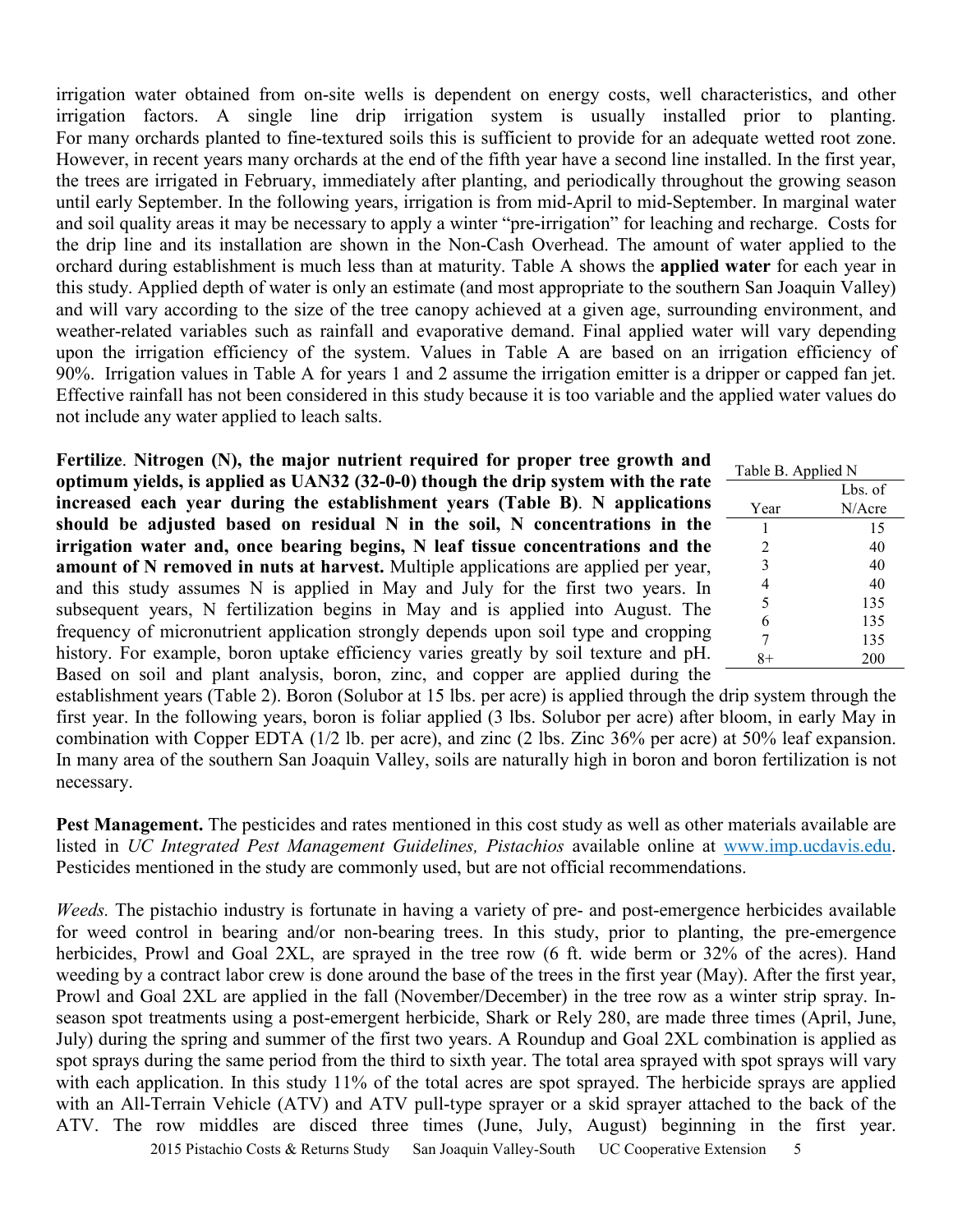*Insects and Mites*. Newly planted rootstock is monitored for aphids and false chinch bugs. After budding, aphids, ants, katydids, darkling ground beetles, or false chinch bugs may require treatment to prevent loss of the emerging 'Kerman' bud. Pounce, Brigade, Sevin, or Acephate 97UP may be required to control a specific pest. These pests and others may require treatment during the first three years between May and August. Brigade is applied in August of the first year. Acephate 97UP is applied for false chinch bugs in June during years two and three. During the sixth year, when the first commercial crop is expected, insecticide treatments to control plant bugs (lygus, leaf footed bug, stinkbug) may be necessary between April and August. In this study, plant bugs are controlled with Brigade applied in April. Citrus flat mites may also require treatment and are controlled with wettable sulfur applied in July. All treatments are applied with a grower-owned sprayer.

*Diseases*. Botrytis Blossom and Shoot Blight (Botrytis), Botryosphaeria Panicle and Shoot Blight (Botryosphaeria), and Alternaria Late Blight (Alternaria) do not typically occur at treatable levels during the establishment years. However, treatment for one or more of these diseases during April or July may be necessary in the event of severe, early season wet weather.

*Vertebrate.* Gophers, squirrels and even voles on land not previously farmed are a serious threat to young pistachio trees. Poison bait, fumigation and/or trapping are used to control these vertebrate pests. Poison bait is placed either in a bait station for squirrels or in the gopher's burrow using a probe. Gophers and voles are baited in April and November during the first five years. Beginning in the sixth year, squirrels are the primary pest and are baited in the spring (May). Trapping may also be required and is recommended if infestation is localized.

**Harvest.** Commercial yields normally begin in the fifth or sixth year after the orchard is planted and may be bulk or bin harvested. In this study, harvest begins in the sixth year and the crop is bulk harvested. See *Harvest* in the next section. Pistachios are generally delivered to processors using bulk trailers.

# **Production Cultural Practices and Material Inputs**

(Tables 3 to 10)

**Prune**. Contract labor hand prunes the trees during the dormant season, usually from mid-November through February. Tipping cuts on long, one-year-old fruitwood are made in combination with thinning cuts on older branches. In older orchards, mechanical topping and hedging can be used to help maintain canopy size and reduce alternate bearing. In addition to mechanical hedging, contract labor also selectively hand prunes the trees to maintain a properly shaped canopy that can be effectively shook. The goal is to distribute fruitwood and allow sufficient light into the canopy center. A mechanical pruning company is hired to top and hedge the trees every other year, with one-half the cost applied to each year. The prunings are hand stacked in alternate row middles and shredded commercially, leaving the residue/debris on the orchard floor. The residue is later incorporated into the soil during the winter (February) sanitation discing.

**Winter Sanitation.** Mechanical trunk shaking is first done to remove the overwintering nuts (mummies) not removed during pruning. A hand poling crew may be sent through to remove the remaining nuts. The berms are blown free of mummy nuts and debris using a tractor-mounted blower. The row centers are then disced to incorporate the mummies and shredded prunings.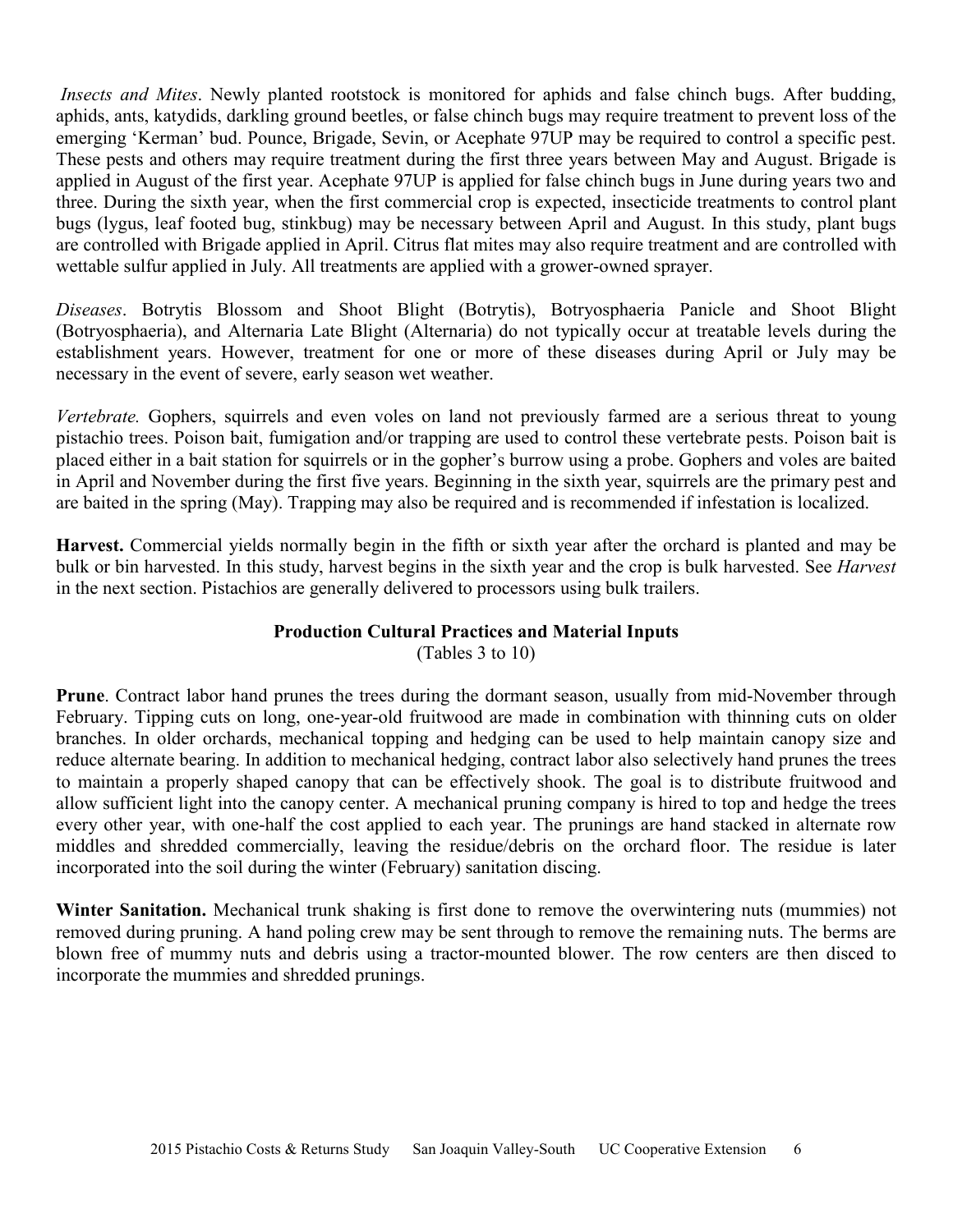**Fertilization**. Since pistachios are alternate bearing, nitrogen use in the "on" or high production years is greater than in the "off" or low production years. The nitrogen rate used in this study is assumed to be the average of the "on" and "off" years and is based on research indicating 28 pounds of actual nitrogen use per 1000 pounds of dry in-shell nuts. Nitrogen is applied through the drip system beginning in late April during the establishment

| Table C. Pistachio Production Nitrogen & Potassium Fertilization Program |  |
|--------------------------------------------------------------------------|--|
|--------------------------------------------------------------------------|--|

|              |                   | ັ              |                                      |                |  |  |  |
|--------------|-------------------|----------------|--------------------------------------|----------------|--|--|--|
| Fertilizer   | lbs. per          | Gallons per    | lbs. Nutrient/Gallon of Product      |                |  |  |  |
|              | Gallon of product |                | Ton Product<br>Nitrogen<br>Potassium |                |  |  |  |
| <b>UAN32</b> | 11.06             | 181            | 3.54                                 | $\theta$       |  |  |  |
| $10-0-10$    | 9.70              | 206            | 0.97                                 | 0.97           |  |  |  |
| $15 - 0.5$   | 9.70              | 206            | 1.46                                 | 0.49           |  |  |  |
| Application  | Fertilizer        | Gallons (lbs.) | lbs. Nitrogen                        | lbs. Potassium |  |  |  |
| Date         | Source            | Per Acre       | per Acre                             | per Acre       |  |  |  |
| April        | <b>UAN32</b>      | (77)<br>7.0    | 25                                   | $\theta$       |  |  |  |
| May          | $10-0-10$         | 51.5 (500)     | 50                                   | 50             |  |  |  |
| June         | $10-0-10$         | 51.5 (500)     | 50                                   | 50             |  |  |  |
| July         | $15 - 0 - 5$      | 51.5 (500)     | 75                                   | 25             |  |  |  |
| Total        |                   |                | 200                                  | 125            |  |  |  |
|              |                   |                |                                      |                |  |  |  |

years, and continues into nut development. Nitrogen (UAN32) is applied alone in April and in liquid blends (10-0-10  $\&$  15-0-05) combined with potassium (K). A total of 200 pounds of N and 125 pounds of K are applied annually due to the high potassium requirement of pistachios (see Table C for monthly rates). Zinc (Zinc Sulfate 36%) and boron are foliar applied at 50% leaf expansion (typically mid-April). Boron (Solubor) is also applied through the drip system in June or July in orchards with chronically low tissue levels.

*Leaf Samples*. In this study, leaf tissue sampling is done annually beginning in Year 1 to determine needed adjustments in the nutritional program. Leaf samples are taken from non-fruiting spurs in August. Although not used in this general study, U.C. researchers Drs. Brown and Siddiqui have developed a protocol for May leaf tissue sampling to improve nitrogen and potassium application efficiency in individual bearing orchards. The PCA collects one sample per 20 acres or 4 samples for this block and sends to a lab for analysis.

**Irrigation.** Irrigation costs include water at \$14.58 per acre-inch (\$175 per acre-foot), costs for pressurizing the irrigation system at \$1.73 per acre-inch (\$20.76 per acre-foot), and irrigation labor at 0.10 hours per acre per irrigation, except where additional time is required during the March irrigation. ATV use for all irrigations except the first is included in the ATV use operation. The first irrigation in March replenishes the water in the root zone and prepares the system for use during the season. That irrigation includes costs for use of the ATV, labor for cleaning the filters, repairing the lines and monitoring all the emitters. The irrigation in April is primarily for applying fertilizer. The study assumes that 45 acre-inches are applied annually in production years. A two-line system is employed, but there is no research available comparing single versus two-line systems. A properly designed, single-line system will meet the water requirements of mature trees. The selected system should be designed for 0.4 to 0.5 inches of water per acre per day.

**Pest Management.** The pesticides and rates mentioned in this cost study are listed in *UC Integrated Pest Management Guidelines, Pistachios*. For more information on other pesticides available, pest identification, monitoring, and management visit the UC IPM website at www.ipm.ucdavis.edu. Cultural practices are also discussed in the *Pistachio Production Manual*. For information and pesticide use permits, contact your local county agricultural commissioner's office. Adjuvants may be required for some pesticides are an added cost. The adjuvants in this study are not included as a cost in the applications. Pesticide costs may vary by location and grower volume.

*Pest Control Adviser/Certified Crop Advisor (PCA/CCA).* Licensed pest control advisers provide the written recommendations required for many pesticides. In addition, the PCA monitors the orchard for pest, disease, and nutritional problems. Growers may hire private PCAs or receive the service as part of an agreement with an agricultural chemical and fertilizer company. In this study, the grower contracts with a private PCA. The PCA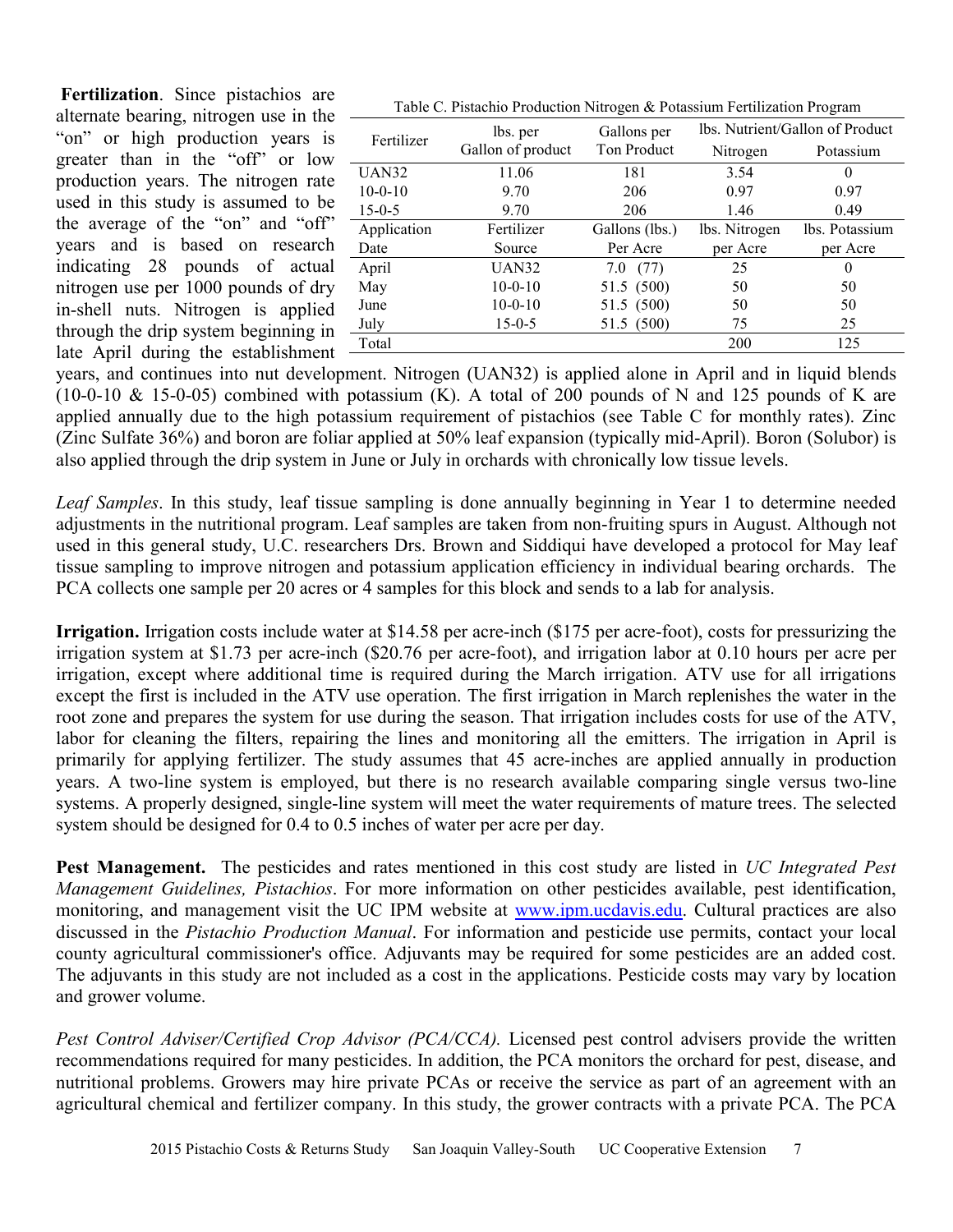also hangs the navel orange worm (NOW) traps and monitors them on a weekly basis. The trap cost is included in the PCA monitoring fee.

*Weeds*. Pre-emergent and post-emergent herbicides, Prowl, Goal 2XL, and Roundup (glyphosate) are applied as a winter strip spray to the tree row (6 ft. berm) in February following winter sanitation. Weeds in the tree rows during the growing season are controlled with two spot sprays (May, July) with Rely herbicide. Each application is assumed to be applied to 33% of the berm or 11% of the total acres.

*Insects and Mites.* In mid-March, the PCA hangs navel orange worm (NOW) pheromone traps in the trees at 5 traps over the 76 acres. The PCA monitors the traps weekly from mid-March through September. Additionally, growers use NOW egg traps in the spring in the tree at 5 traps over the 76 acres. The PCA monitors the egg traps weekly from mid-March through May. From July to late-August, the field is monitored for NOW damage by observing early split nuts. During harvest, NOW egg-laying activity is monitored in split nuts and maturing hull tissue. In mid-August, Intrepid insecticide is applied as a NOW cover spray, timed at early splits. A second and third pyrethoid application is applied at nut-split and two weeks post nut-split. The block's harvest is timed to avoid applying a fourth pyrethoid application. This study assumes Altacor is applied for the second NOW treatment, and then Brigade for the third NOW treatment. Wettable sulfur is applied in July to control citrus flat mite. In April and July, Warrior is applied to control plant bugs (stink bug, lygus, leaf footed bug, *phytocoris spp.*, etc.). The July citrus flat mite and plant bug sprays are combined in this study, and can assist in NOW control, depending on the time of application. Winter sanitation should remove all mummies from the tree and crotch, and should be mowed and disced before March.

*Disease.* Two foliar fungicide applications are targeted for Botryosphaeria Panicle and Shoot Blight (Botryosphaeria or 'Bot'), and Alternaria Late Blight (Alternaria). Treatment timing is dependent on the disease or diseases most prevalent. Rain during bloom may cause Botryosphaeria or Botrytis infection. In this study, the grower applies Quash fungicide in June for Botryosphaeria and/or Botrytis and Switch in July for Alternaria control. See next paragraph for further 'Bot' control. In a wet year, an additional spray may be needed for 'Bot' or Botrytis, but is not included in this study.

*Disease-Botryosphaeria*. Botryosphaeria Panicle and Shoot Blight can be a serious problem in some areas and/or years. It is a panicle (nut cluster) and shoot disease. The cost to control 'Bot' with fungicides and pruning can range from \$200 to \$1,000 per acre. Pruning out infected clusters and one-year-old branches during the winter is tedious and expensive, but critical to controlling the disease. Topsin fungicide sprayed (sometimes applied as two sprays at one-half the top label rate) at bloom for Botrytis control reduces the primary 'Bot' inoculum. In addition to removing infected rachises during pruning, orchards with 'Bot' may require several fungicide applications beginning in early May to mid- or late-July. Costs for treating severe infections are shown in Table 9. Growers treating for 'Bot' should add these costs to the cultural practices and overhead in Table 3. For fungicide efficacy information, refer to the UC IPM publication, *Fungicides, Bactericides, and Biologicals for Deciduous Tree Fruit, Nut, Strawberry, and Vine Crops 2013*, at: http://www.ipm.ucdavis.edu/PDF/PMG/fungicideefficacytiming.pdf.

*Aflatoxins.* Aflatoxins are potent toxins and carcinogens, and are primarily produced by two fungi: *Aspergillus flavus* and *A. parasiticus*. These fungi grow at low levels in pistachios. Aflatoxins are controlled using the atoxigenic *Aspergillus flavus* strain AF36. AF36 is applied in late June at 10 pounds per acre, every other year. The material is custom spread with an ant-bait spreader. One-half of the cost is applied to the budget. Application timing can range between early-June to mid-July, based on soil temperatures.

2015 Pistachio Costs & Returns Study San Joaquin Valley-South UC Cooperative Extension 8 *Vertebrate Pest.* Gophers are baited year-round – April, August, and November in this study – and squirrels in May. The grower-supplied worker uses the ATV to move around the field for baiting purposes. Baiting can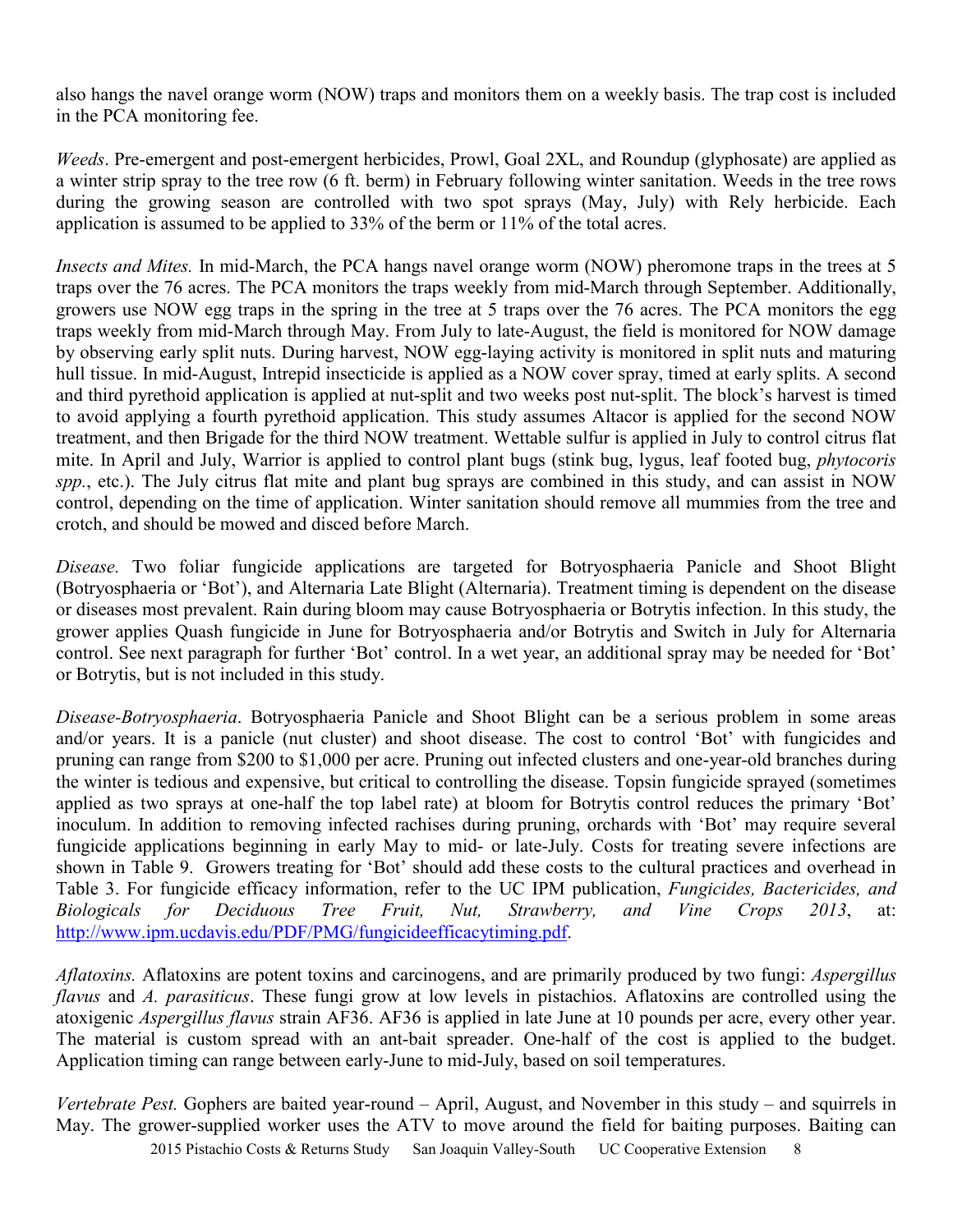sometimes be incorporated with weed spot spraying. Trapping may also be required and is recommended if vertebrate infestation is localized, but is not included in this study. Bird damage to the maturing crop can be a major problem in some areas, but control costs are not shown because they are highly variable. The presence of endangered species may limit vertebrate pest control options.

**Harvest.** Pistachio trees typically reach full production by the 12th or 13th year. Commercial harvest is done by either the "bulk" or "bin" method. The "bulk" method has become more common in recent years, and is used in this study. The costs are approximately the same for both methods. Pistachios are harvested mechanically using a shaker with tarpaulins supported above the horizontal shaker head. The shaker travels down one side of the tree in unison with a catch frame harvester (receiver) on the opposite side. The shaker hydraulically clamps and vibrates the tree trunk, dislodging the nuts onto the tarpaulins and receiver. The "bin" harvest system employs 4 foot x 4 foot x 3 foot wooden or plastic bins that are distributed throughout the field and carried four at a time on the receiver. Full bins are dropped back in the row and picked up six at a time by a bin carrier. The bins are delivered to a loading area where they are dumped into large bottom-dump trailers using a specialized forklift which picks up, clamps the bins, and then rotates the nuts into the trailers. The "bulk" harvest system utilizes a large trailer attached to the receiver which continuously conveys harvested nuts into the trailer until it approaches capacity. A mobile bankout wagon then butts up to the back of the receiver trailer, and actuates a lever which transfers the nuts into the bankout wagon by way of a cleated conveyor belt incorporated into the floor of the trailer. This eliminates the need for the harvesting equipment to stop for unloading. The bankout wagon then travels to a loading area. The nuts are dumped onto elevators which deposit the crop into large, bottom-dump type trailers for hauling to the processor. Upon arrival at the processor, the nuts are weighed, hulled, dried, graded, and packed.

**Yields.** Pistachios are an alternate bearing crop, having a high yield one year and a low yield the next year. Although an economic yield usually begins the sixth year, the alternate bearing cycle begins when the trees are between 9 to 12 years old. An average of the high-low yield cycl**e** is used for calculating grower returns in this study and these values are shown in Tables D. 'Kerman' variety yields in the study are divided into three categories: 80% split in-shell (unstained and light-stained split in-shell), 5% shelling stock (dark-stained split nuts, nuts with adhering hull, loose kernels-and-shells, undersized, shell-damaged nuts, as well as loose kernels), and 15% closed shells. Each category makes up a  $_{\text{T}}$ 

percentage of the total yields shown in Table D. Blanks and other unmarketable nuts (such as insect and vertebrate damage) are not included in the total yield. Shelling stock yields as they appear in Table D, include the weight of the kernel (i.e. nutmeat) and the shell. However, growers should be aware that processors pay only for the kernel in the shelling stock and closed shell categories. Typically for payment, the yields are reduced by 50% to represent the kernel only.

| Table D. Annual Yields |  |
|------------------------|--|
|------------------------|--|

|      |       |             | Pounds/Acre           |        |
|------|-------|-------------|-----------------------|--------|
|      | Total | Split shell | <b>Shelling Stock</b> | Closed |
| Year | Yield | In-shell    | In-shell              | Shell  |
| 6    | 600   | 480         | 30                    | 90     |
| 7    | 1,300 | 1,040       | 65                    | 195    |
| 8    | 2,200 | 1,760       | 110                   | 330    |
| $9+$ | 2,800 | 2,240       | 140                   | 420    |

**Returns.** Prices received by growers for their marketable products vary by category. Usually, there are not enough loose kernels  $( $0.5\%$ )$  to affect a grower's return. Loose kernels are normally grouped with the shelling stock and are included as such in Table D. The split in-

Table E. Prices Paid to Growers by Grade

|                                        | Weighted<br>Average |
|----------------------------------------|---------------------|
| $$1.44^{\dagger}$<br>\$/lb<br>$$2.87*$ | \$1.44<br>\$2.58    |

\*Split In shell price derived from USDA NASS, 2012-2014 average return per lb. † Price is converted to kernel (nutmeat) weight of shelling stock and closed shell.

2015 Pistachio Costs & Returns Study San Joaquin Valley-South UC Cooperative Extension shell payment is for the shell plus kernel weight. The closed shell and shelling stock payment is based on the kernel price. For shelling stock and closed shell, the kernel weight is assumed to be 50% of the total nut weight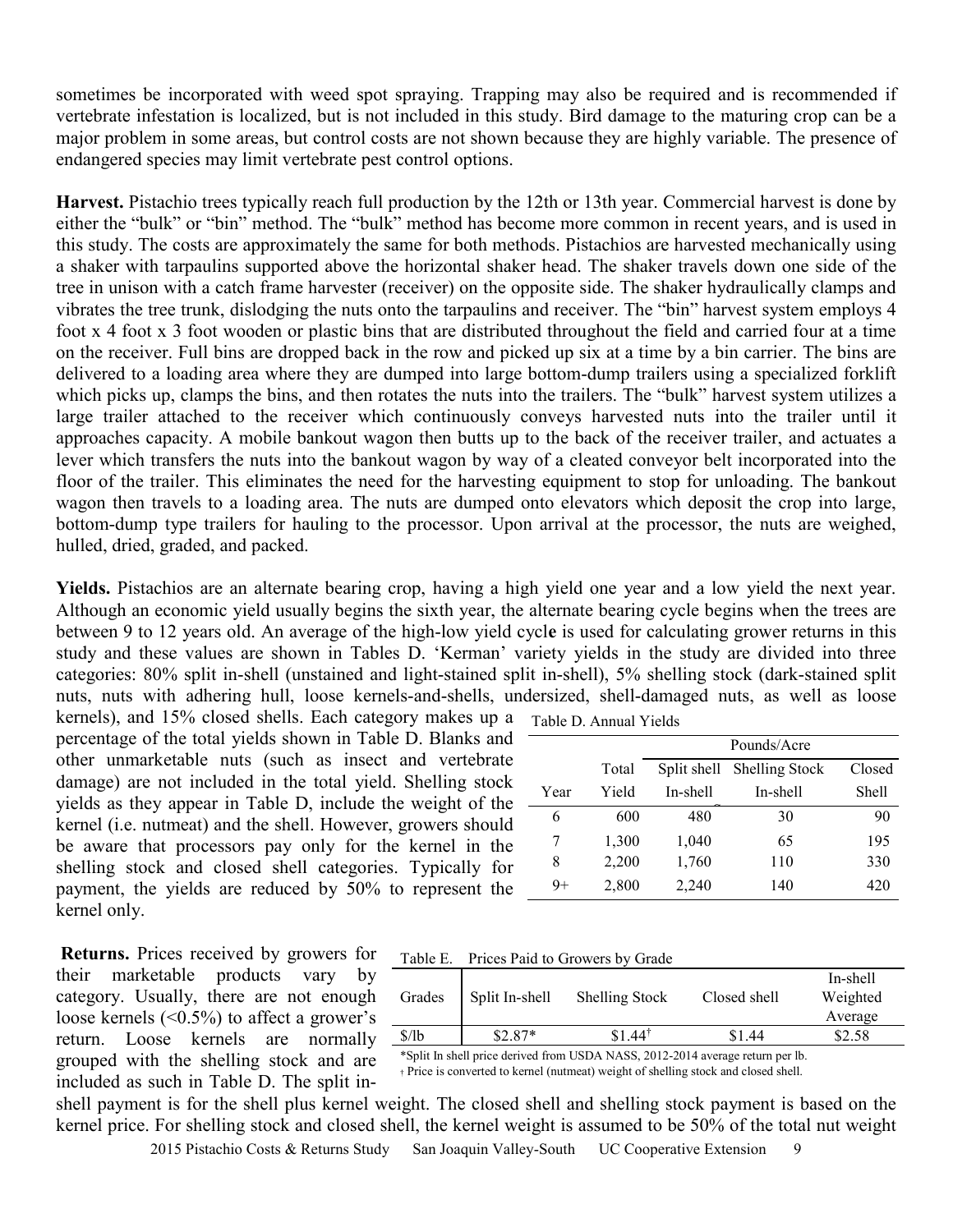(shell + kernel). Therefore, the actual price received by the growers for closed shell and shelling stock is 50% of the split in-shell price. Increasingly, the price growers are paid for nuts is tied to a sliding scale, based on the degree of navel orange worm damage. Prices in our study assume less than 2% of the edible weight is insect damaged. The in-shell weighted average price per pound of total yield (Table D, 80% split in shell + 20% shelling stock and closed shell) shown in Table E, is used to calculate returns.

 **Assessments.** Under a state marketing order, mandatory assessment fees are collected and administered by the California Pistachio Research Board. Growers are charged the assessment to pay for industry research programs. The current assessment rate is \$0.025 per pound based on total production.

**Pickup/ATV.** The study assumes business use mileage of 4,500 miles per year for the pickup. The ATV is used for spot spraying and rodent baiting and is included in those specific costs. Use of the ATV for monitoring the orchard and checking the irrigation system is shown under the ATV operation and assumes a use of 3 hours per acre. ATV use is also included in the first irrigation, where it is used to monitor, check and repair the drip system for the season.

# **Labor, Equipment, and Interest Costs**

Labor. Labor rates of \$17.00 per hour for machine operators and \$13.60 for general labor includes payroll overhead of 36%. The basic hourly wages are \$12.50 for machine operators and \$10.00 for general labor. The overhead includes the employers' share of federal and California state payroll taxes, workers' compensation insurance for orchard/nuts (code 0045), and a percentage for other possible benefits. Workers' compensation costs will vary among growers, but for this study the cost is based upon the average industry final rate as of March 1, 2014 (personal email from California Department of Insurance, March 2015, unreferenced). Labor for operations involving machinery are 20% higher than the operation time given in Table 3 to account for the extra labor involved in equipment set up, moving, maintenance, work breaks, and field repair.

Wages for management are not included as a cash cost. Any return above total costs is considered a return to management and risk. However, growers wanting to account for management may wish to add a fee. Commonly, pistachio growers hire professional management services. The manager makes most of the production decisions, including cultural practices, action to be taken on pest management recommendations, labor, and approval of invoices payable by the grower.

**Equipment Operating Costs.** Repair costs are based on purchase price, annual hours of use, total hours of life, and repair coefficients formulated by American Society of Agricultural Engineers (ASAE). Fuel and lubrication costs are also determined by ASAE equations based on maximum power take off (PTO) horsepower, and fuel type. Prices for on-farm delivery of red dye diesel and gasoline are \$3.17 (excludes excise tax) and \$3.41 per gallon, respectively. Fuel costs are derived from the Energy Information Administration, June 2015 fuel prices. The cost includes a 2% local sales tax on diesel fuel and 8% sales tax on gasoline. Gasoline also includes federal and state excise tax, which are refundable for on-farm use when filing your income tax. The fuel, lube, and repair cost per acre for each operation in Table 3 is determined by multiplying the total hourly operating cost in Table 8 for each piece of equipment used for the selected operation by the hours per acre. Tractor time is 10% higher than implement time for a given operation to account for setup, travel and down time.

**Interest on Operating Capital.** Interest on operating capital is based on cash operating costs and is calculated monthly until harvest at a nominal rate of 5.75% per year. A nominal interest rate is the typical market cost of borrowed funds. The interest cost of post-harvest operations is discounted back to the last harvest month using a negative interest charge. The interest rate will vary depending upon various factors. The rate is this study is considered a typical lending rate by a farm lending agency as of January 2015.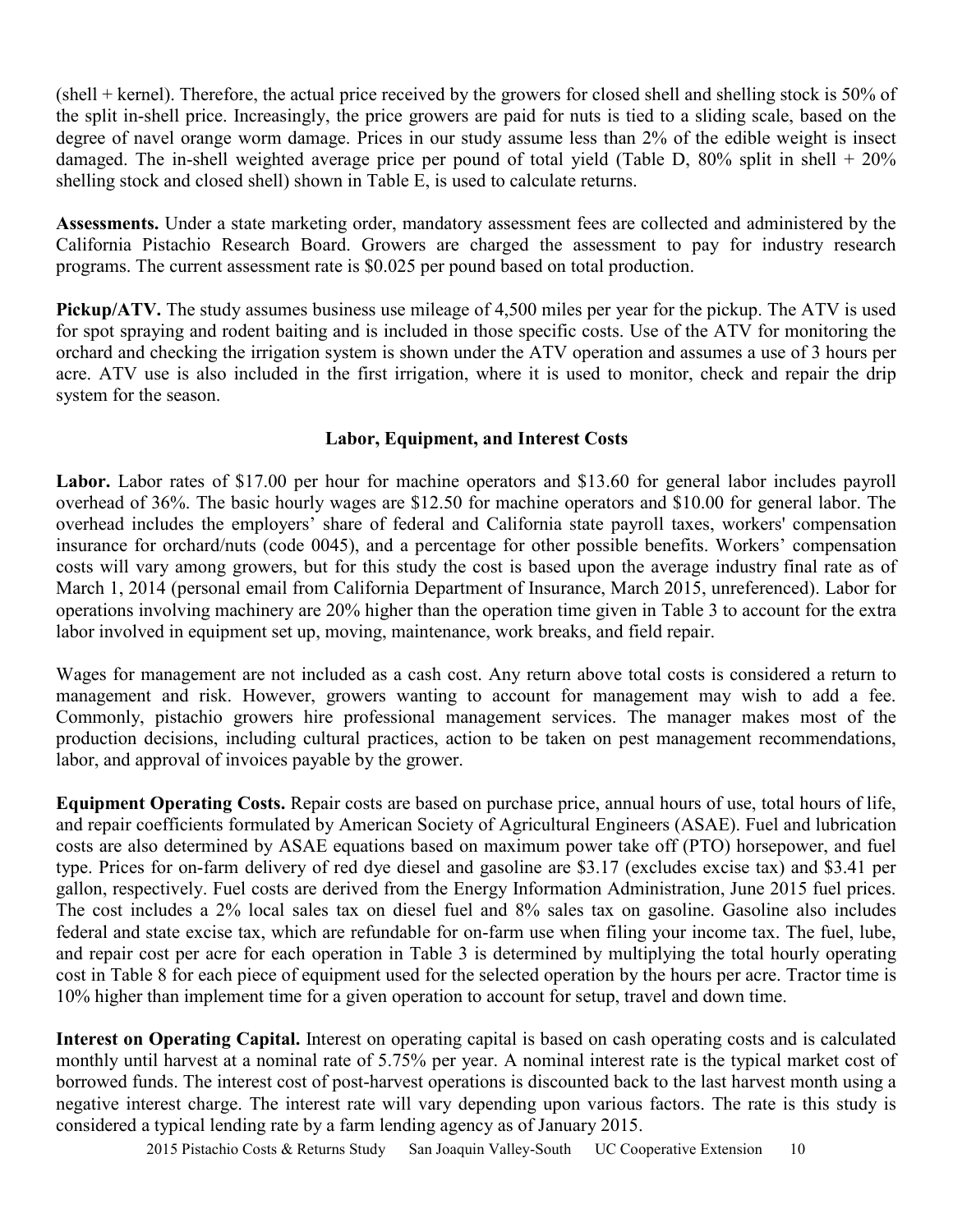**Risk.** The risks associated with crop production should not be minimized. While this study makes every effort to model a production system based on typical, real world practices, it cannot fully represent financial, agronomic and market risks, which affect profitability and economic viability. Crop insurance is a risk management tool available to growers, none is shown in this study.

# **Cash Overhead**

Cash Overhead consists of various cash expenses paid out during the year that are assigned to the whole farm and not to a particular operation.

**American Pistachio Growers.** The American Pistachio Growers Association represents pistachio growers, processors, and other industry partners and assists in pistachio nutrition research, government affairs, product development and market development. Membership rates for the 2014 cropping season were \$5.00 per acre for non-bearing acres, or \$0.025 per pound of dry in-shell nuts for bearing acres. This study assumes the grower pays \$59.50 (\$0.025 x 2,380 lbs.) per acre, annually for the membership.

**Property Taxes.** Counties charge a base property tax rate of 1% on the assessed value of the property. In some counties, special assessment districts exist and charge additional taxes on property including equipment, buildings, and improvements. For this study, county taxes are calculated as 1% of the average value of the property. Average value equals new cost plus salvage value divided by 2 on a per acre basis.

**Insurance.** Insurance for farm investments varies depending on the assets included and the amount of coverage. Property insurance provides coverage for property loss and is charged at 0.843% of the average value of the assets over their useful life. Liability insurance covers accidents on the farm and costs \$638 for the entire farm.

**Office Expense.** Office and business expenses are estimated at \$75 per acre. These expenses include office supplies, telephones, bookkeeping, accounting, legal fees, shop and office utilities, and miscellaneous administrative charges. The cost is a general estimate and not based on any actual data.

**Governmental Regulation Compliance Costs.** Compliance costs are estimated by a study conducted for California Citrus Mutual examining compliance costs for citrus production across California. The study estimates total compliance cost per acre at \$356.20, which includes education and training, air quality compliance, water quality compliance, pesticide regulation, labor regulation, and capital expenditures. Compliance costs for pistachio production are assumed to be the same.

**Sanitation Services.** Sanitation services provide double portable toilets, washbasins, soap, and towels for the orchard and cost the farm \$268 per month. The monthly service charge is an average of three California sanitation companies and locations. The cost includes delivery and 12 months of weekly service. California regulations require one toilet and hand washing facility for every 20 employees of each sex, located within a quarter-mile walk or if not feasible, at the closest point of vehicular access.

**Management/Supervisor Salaries.** The grower farms the orchard; therefore no salaries are included for management. Returns above costs are considered a return to management.

**Investment Repairs.** Annual maintenance is calculated as 2% of the purchase price.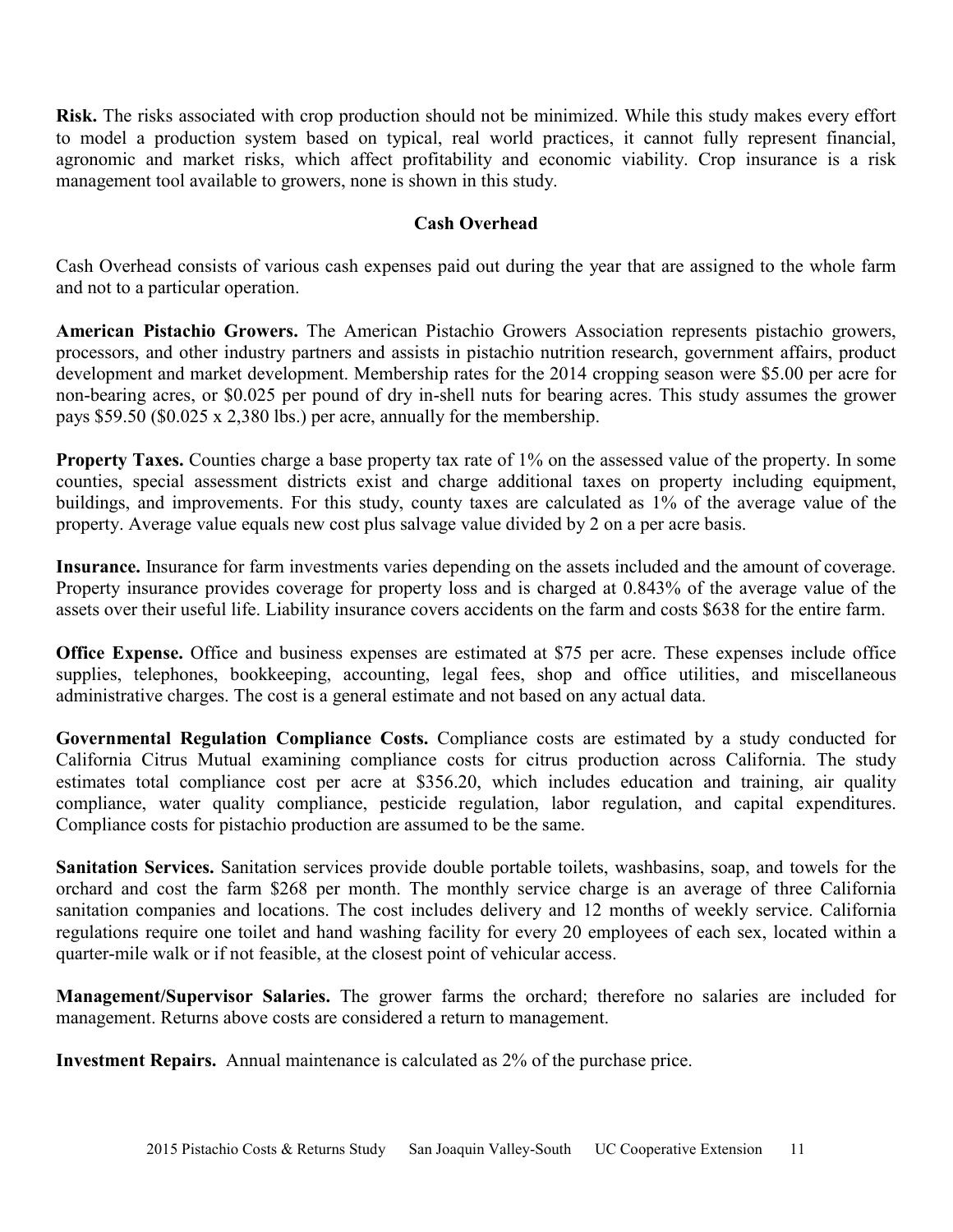# **Non-Cash Overhead**

Non-cash overhead is calculated as the capital recovery cost for equipment and other farm investments.

**Capital Recovery Costs.** Capital recovery cost is the annual depreciation and interest costs for a capital investment. It is the amount of money required each year to recover the difference between the purchase price and salvage value (unrecovered capital). It is equivalent to the annual payment on a loan for the investment with the down payment equal to the discounted salvage value. This is a more complex method of calculating ownership costs than straight-line depreciation and opportunity costs, but more accurately represents the annual costs of ownership because it takes the time value of money into account (Boehlje and Eidman). The formula for the calculation of the annual capital recovery costs is; ((Purchase Price – Salvage Value) x Capital Recovery Factor) + (Salvage Value x Interest Rate).

*Salvage Value.* Salvage value is an estimate of the remaining value of an investment at the end of its useful life. For farm machinery (tractors and implements), the remaining value is a percentage of the new cost of the investment (Boehlje and Eidman). The percent remaining value is calculated from equations developed by the American Society of Agricultural Engineers (ASAE) based on equipment type and years of life. The life in years is estimated by dividing the wear out life, as given by ASAE, by the annual hours of use in this operation. For other investments including irrigation systems, buildings, and miscellaneous equipment, the value at the end of its useful life is zero. The salvage value for land is the purchase price because land does not depreciate. The purchase price and salvage value for equipment and investments are shown in the tables.

*Capital Recovery Factor.* Capital recovery factor is the amortization factor or annual payment whose present value at compound interest is 1. The amortization factor is a table value that corresponds to the interest rate used and the life of the machine.

*Interest Rate*. An interest rate of 4.75% is used to calculate capital recovery. The rate will vary depending upon loan amount and other lending agency conditions, but is the basic suggested rate by a farm lending agency as of January 2015.

**Establishment Cost.** Costs to establish the orchard are used to determine capital recovery expenses, depreciation, and interest on investment for the production years. Establishment cost is the sum of the costs for land preparation, planting, trees, cash overhead and production expenses for growing the trees through the first year that pistachios are harvested minus any returns from production. In Table 1, the total Accumulated Net Cash Cost in the sixth year represents the establishment cost. For this study, the cost is \$11,207 per acre or \$851,732 for the 76-acre orchard. The establishment cost is spread over the remaining 34 producing years of the 40-year orchard life.

**Drip Lines.** Single drip lines are laid out prior to planting. The labor cost for laying out the line is included in the irrigation system cost. A second line is installed during the fifth year and the materials and labor are included in the overall costs. The cost for the drip line layout is calculated from basic information provided by an irrigation company, and does not represent any specific system. Presently, no research has been conducted to evaluate single versus double-line drip on pistachio tree performance. Inclusion of double-line drip in this study is for budgeting purposes only, and does not constitute a recommendation.

**Irrigation System**. The water is delivered from an irrigation district. The system cost includes a booster pump, filtration, fertilizer injector, and main lines. Costs are a general estimate for the system and not for any specific layout.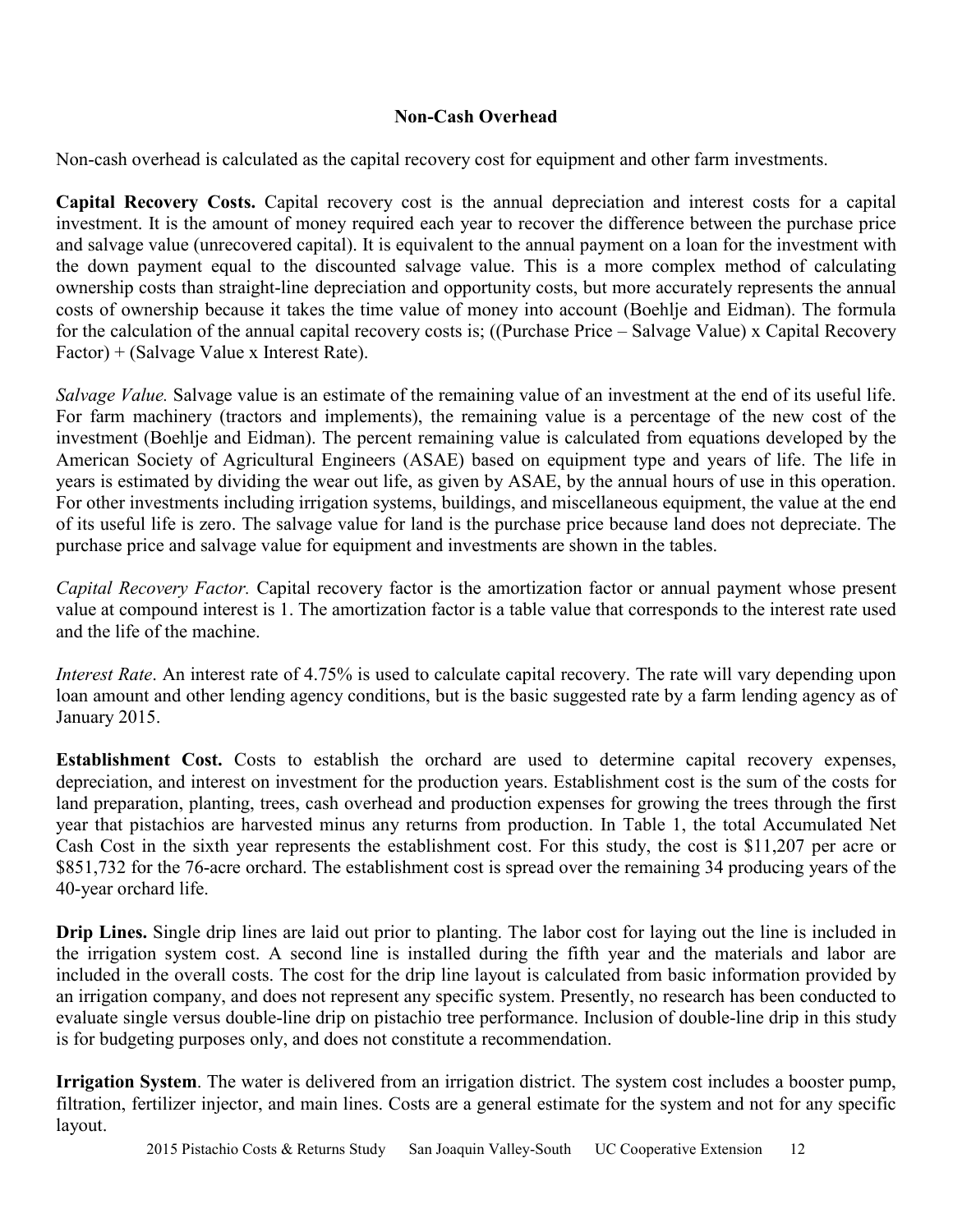**Land.** Open crop land values range from \$8,000 to \$20,000 per acre. Land in this study is valued at \$12,000 per acre for the 80 acre farm, or \$12,632 over each of the 76 planted acres.

**Building.** The building(s) total 2,400 square feet and are metal building(s) on a cement slab.

**Tools.** This includes shop tools, hand tools, and miscellaneous field tools such as pruning tools.

**Fuel Tanks.** Two 250-gallon fuel tanks using gravity feed are on metal stands. The tanks are setup in a cement containment pad that meets federal, state, and county regulations.

**Equipment.** Farm equipment is purchased new or used, but the study shows the current purchase price for new equipment. The new purchase price is adjusted to 60% to indicate a mix of new and used equipment. Annual ownership costs for equipment and other investments are shown in the Whole Farm Annual Equipment, Investment, and Business Overhead Costs table. Equipment costs are composed of three parts: non-cash overhead, cash overhead, and operating costs. Both of the overhead factors have been discussed in previous sections. The operating costs consist of repairs, fuel, and lubrication and are discussed under operating costs.

**Table Values.** Due to rounding, the totals may be slightly different from the sum of the components.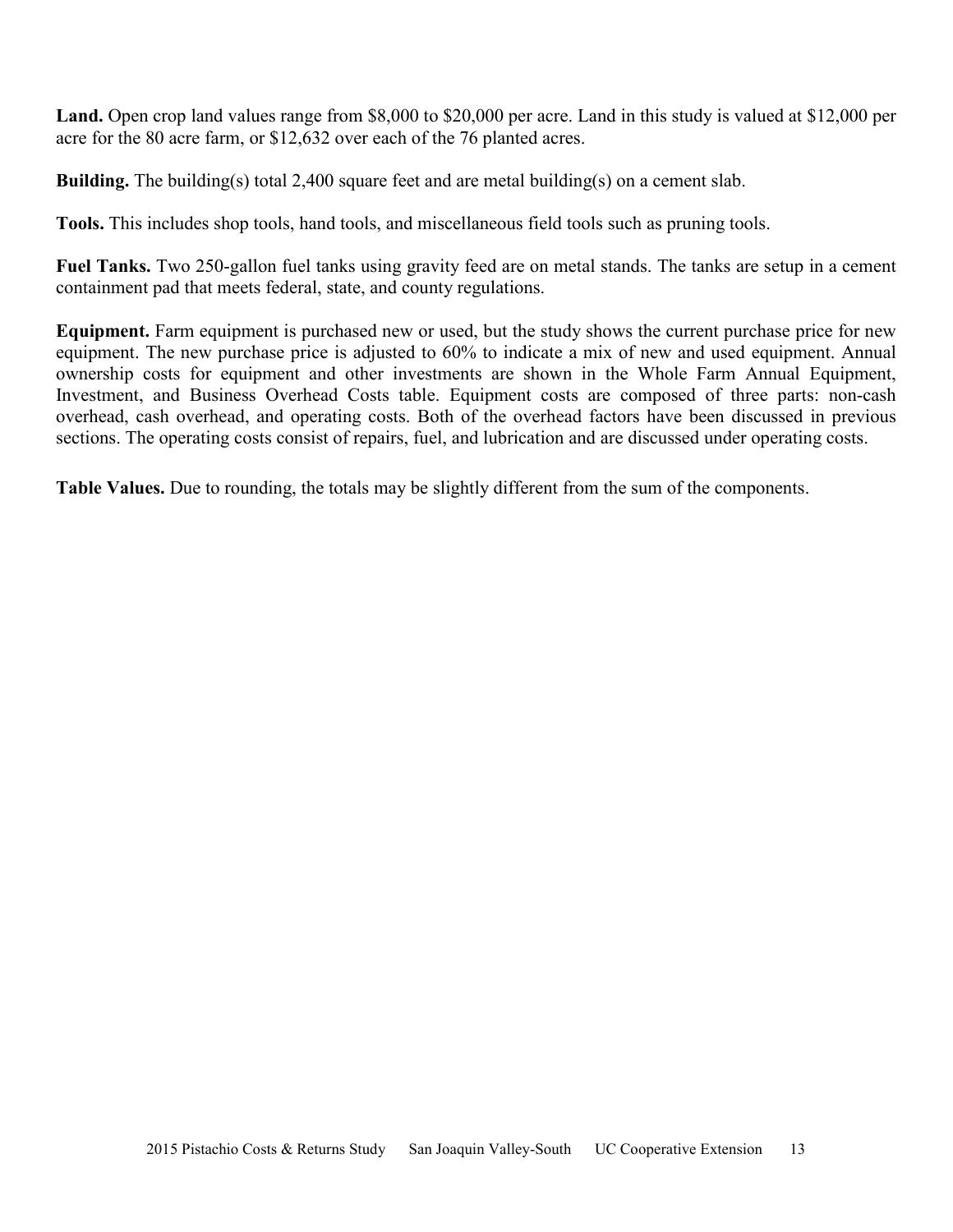# **REFERENCES**

 Boehlje, Michael D., and Vernon R. Eidman. 1984. *Farm Management.* John Wiley and Sons. New York, NY.

California Chapter of the American Society of Farm Managers and Rural Appraisers. 2015. *Trends in Agricultural Land & Lease Values*. California Chapter of The American Society of Farm Managers and Rural Appraisers. Woodbridge, CA. http://www.calasfmra.com/

American Society of Agricultural Engineers. 2013. *American Society of Agricultural Engineers Standards Yearbook*. St. Joseph, MI.

Energy Information Administration. 2015. *Gasoline and Diesel Fuel Update*. http://tonto.eia.doe.gov/oog/info/gdu/gasdiesel.asp.

Energy Information Administration. 2015. *Electric Power Month.* http://www.eia.gov/electricity/monthly/epm\_table\_grapher.cfm?t=epmt\_5\_6\_a.

University of California Integrated Pest Management (IPM). 2015. *UC IPM Statewide Integrated Pest Management Program, Pistachios*. University of California, Davis CA. http://www.ipm.ucdavis.edu/PMG/selectnewpest.pistachios.html.

United States Department of Agriculture (USDA) National Agricultural Statistics Service (NASS). Various Years. California Historical Pistachio Returns per Pound. http://quickstats.nass.usda.gov/.

Adaskaveg, J., Doug Gubler, Michael Michailides. 2013. *Fungicides, Bactericides, and Biologicals for Deciduous Tree Fruit, Nut, Strawberry, and Vine Crops.* University of California, Davis, CA. http://www.ipm.ucdavis.edu/PDF/PMG/fungicideefficacytiming.pdf.

Beede, Robert H., Craig E. Kallsen, Brent A. Holtz, Louise Ferguson, Karen Klonsky, and Richard L. De Moura. 2008. *Sample Cost to Establish a Pistachio Orchard and Produce Pistachios in the San Joaquin Valley*. UC Cooperative Extension, University of California, Department of Agricultural and Resource Economics, Davis, CA. http://coststudies.ucdavis.edu/en/archived/commodity/pistachios/

Hamilton, Lynn. 2006. *Comparing California's Cost of Regulation to Other States: A Case Study Approach for Agriculture*. California Institute for the Study of Specialty Crops.

Ferguson, Louise, Robert H. Beede, Mark W. Freeman, David R. Haviland, Brent A. Holtz and Craig E. Kallsen. 2005. *Pistachio Production Manual.* Department of Plant Sciences. University of California, Davis, CA.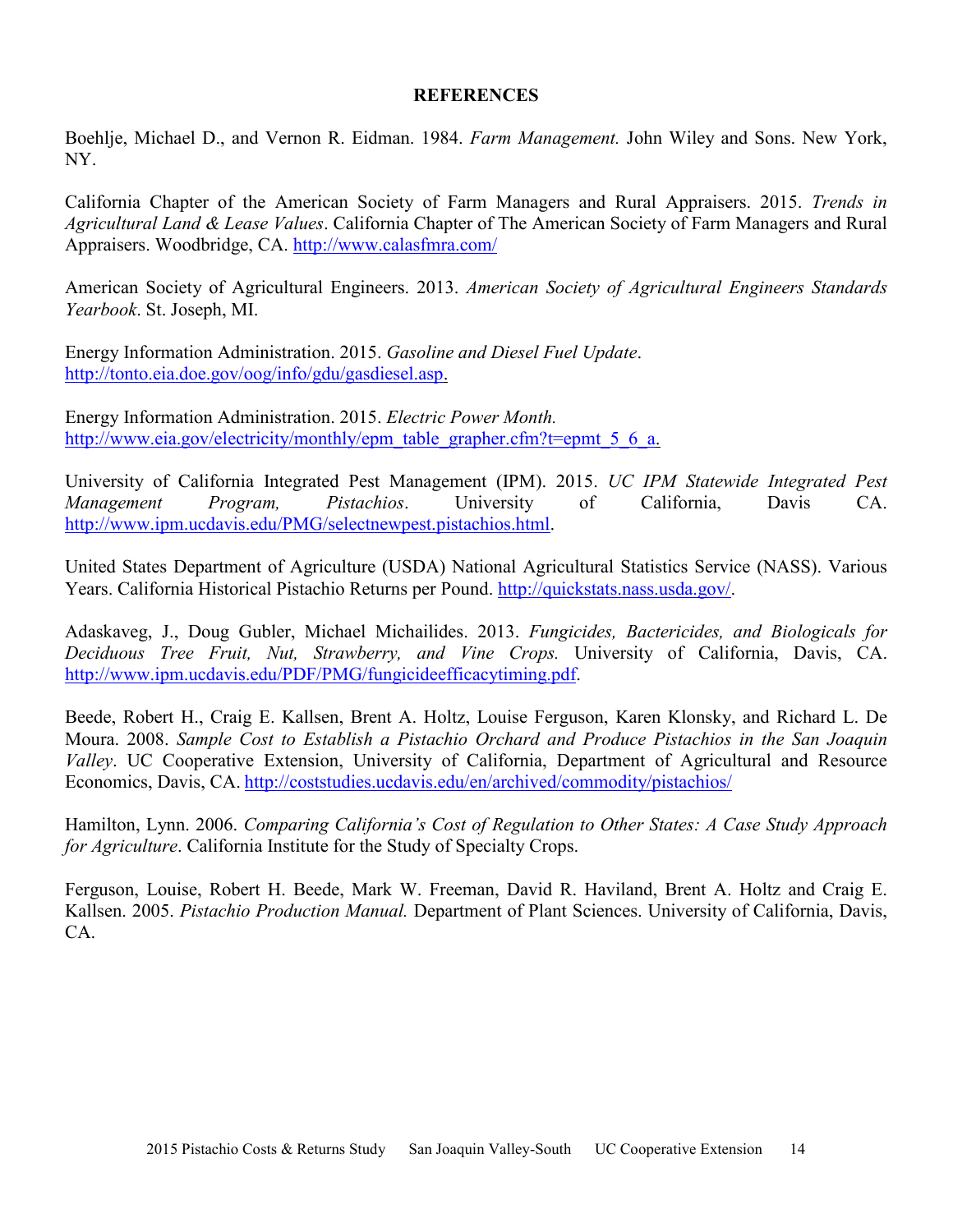# UC COOPERATIVE EXTENSION **Table 1. COSTS PER ACRE TO ESTABLISH A PISTACHIO ORCHARD**

SAN JOAQUIN VALLEY SOUTH - 2015

|                                                                    |              |     |     | Cost Per Acre |       |                  |
|--------------------------------------------------------------------|--------------|-----|-----|---------------|-------|------------------|
|                                                                    | Year:<br>1st | 2nd | 3rd | 4th           | 5th   | 6th              |
| Total Yield: Dry, In-Shell Pounds Per Acre                         |              |     |     |               |       | 600              |
| <b>Land Preparation/Planting Costs:</b>                            |              |     |     |               |       |                  |
| Land Prep: Backhoe (custom)                                        | 150          |     |     |               |       |                  |
| Fertilize: Soil Analysis (samples from holes dug)                  | 3            |     |     |               |       |                  |
| Land Prep: Rip 5 ft & Stubble Disc (custom)                        | 280          |     |     |               |       |                  |
| Land Prep: Disc & Float 2X                                         | 20           |     |     |               |       |                  |
| Weed: Pre-plant on berms (Prowl, Goal 2XL)                         | 37           |     |     |               |       |                  |
| Plant: Survey, Mark, & Plant Trees                                 | 179          | 4   |     |               |       |                  |
| Trees: 128 Per Acre (trees plus delivery) (1% replant in Year 2)   | 921          | 46  |     |               |       |                  |
| Plant: Spread Stakes & Stake Trees                                 | 229          |     |     |               |       |                  |
| Plant: Field Bud Trees                                             | 109          |     |     |               |       |                  |
| Plant: Re-bud (5% in 1st Year & 2% in 2nd Year)                    | 5            | 3   |     |               |       |                  |
| TOTAL LAND PREP/PLANTING COSTS                                     | 1,932        | 53  |     |               |       |                  |
| Cultural:                                                          |              |     |     |               |       |                  |
| Irrigate: Water & Labor                                            | 135          | 200 | 283 | 381           | 533   | 648              |
| Weed: Spot Spray 3X (Shark, Yr. 1-2. Roundup, Goal 2XL, Yr. 3+)    | 15           | 15  | 25  | 25            | 25    | 25               |
| Train/Sucker: 6X Yr. 1, 4X Yr. 2-3, 3X Yr. 4                       | 24           | 32  | 57  | 27            |       |                  |
| Vertebrate: Gophers Yr. 1+ (Bait), Squirrel Yr. 6+ (Bait)          | 29           | 29  | 29  | 29            | 29    | 29               |
| Fertilize: Nitrogen injected through dripline (UAN32)              | 13           | 28  | 55  | 84            | 113   | 113              |
| Weed: Disc Middles 3X                                              | 27           | 27  | 27  | 27            | 27    | 27               |
| Fertilize: Zinc (Zn 36%) Nutrition & Defoliation                   | 54           | 54  | 54  | 54            | 54    | 54               |
| Weed: Hand (contract)                                              | 95           |     |     |               |       |                  |
| Insect: Ant, Aphid, Katydid (Brigade)                              | 54           |     |     |               |       |                  |
| Fertilize: Boron (Solubor) injected through dripline               | 29           |     |     |               |       |                  |
| Fertilize: Boron (Solubor), Zinc (Zn 36%), Copper (Cu Chelate 14%) |              | 30  | 30  | 30            | 30    | 30               |
| Prune: Dormant & Season                                            |              | 50  | 75  | 100           | 125   | 150              |
| Fertilize: Boron (Solubor), Zinc (Zn 36%) Foliar 2X                |              | 27  | 27  | 27            | 27    | 27               |
| Insect: Chinch Bug/Aphid (Acephate 97UP)                           |              | 26  | 26  |               |       |                  |
| Weed: Winter Strip Spray (Prowl Goal 2XL)                          |              | 33  | 33  | 33            | 33    | 33               |
| Prune: Shred Prunings (custom)                                     |              |     |     |               | 28    | 28               |
| Plant: Remove & Stack Tree Stakes                                  |              |     |     |               | 84    |                  |
| Insect: Plant Bugs (Brigade)                                       |              |     |     |               |       | 54               |
| Insect: Citrus Flat Mites (Wettable Sulfur)                        |              |     |     |               |       | 30               |
| Fertilize: Leaf Analysis (custom)                                  | 2            | 2   | 2   | 2             | 2     | 2                |
| PCA/Consultant Service                                             | 35           | 35  | 35  | 35            | 35    | 35               |
| Pickup Truck Use                                                   | 78           | 78  | 78  | 78            | 78    | 78               |
| ATV Use                                                            | 69           | 69  | 69  | 69            | 69    | 69               |
| TOTAL CULTURAL COSTS                                               | 657          | 734 | 905 | 1,000         | 1,292 | 1,449            |
| Harvest:                                                           |              |     |     |               |       |                  |
| Bulk Harvest: Shake & Catch                                        |              |     |     |               |       | 256              |
| Haul by processor                                                  |              |     |     |               |       | $\boldsymbol{0}$ |
| California Pistachio Research Board Assessment                     |              |     |     |               |       | 15               |
| TOTAL HARVEST COSTS                                                |              |     |     |               |       | 271              |
| Interest On Operating Capital @ 5.75%                              | 127          | 22  | 24  | 27            | 39    | 28               |
| TOTAL OPERATING COSTS/ACRE                                         | 2,716        | 808 | 929 | 1,028         | 1,331 | 1,748            |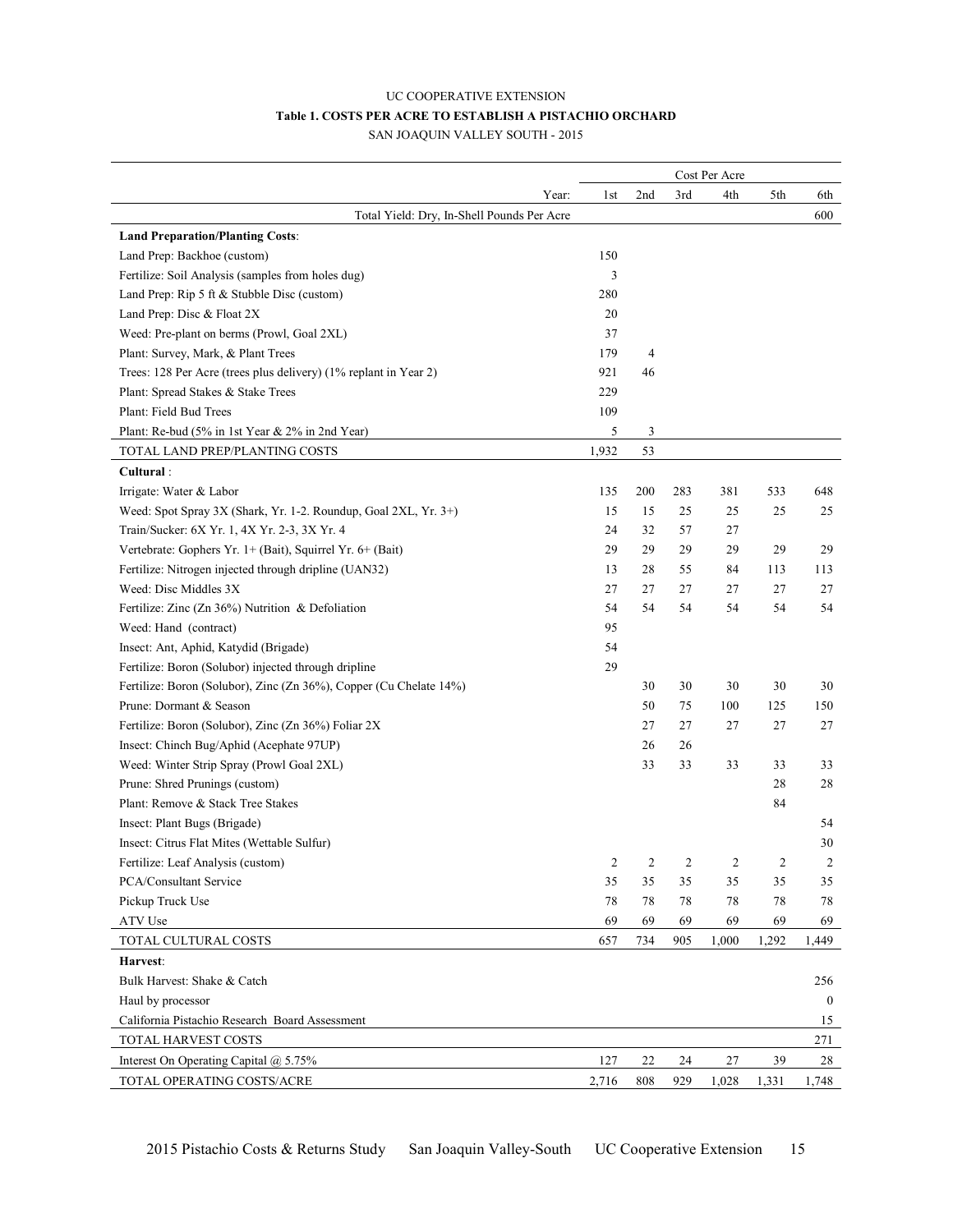# UC COOPERATIVE EXTENSION **Table 1. CONTINUED** SAN JOAQUIN VALLEY SOUTH - 2015

|                                                        |       |       |       | Cost Per Acre |        |        |
|--------------------------------------------------------|-------|-------|-------|---------------|--------|--------|
| Year:                                                  | 1st   | 2nd   | 3rd   | 4th           | 5th    | 6th    |
| Total Yield: Dry, In-Shell Pounds Per Acre             |       |       |       |               |        | 600    |
| <b>Cash Overhead:</b>                                  |       |       |       |               |        |        |
| Office Expense                                         | 75    | 75    | 75    | 75            | 75     | 75     |
| Liability Insurance                                    | 8     | 8     | 8     | 8             | 8      | 8      |
| <b>Sanitation Fees</b>                                 | 42    | 42    | 42    | 42            | 42     | 42     |
| Compliance Cost                                        | 356   | 356   | 356   | 356           | 356    | 356    |
| APG Membership                                         | 5     | 5     | 5     | 5             | 5      | 13     |
| Property Taxes                                         | 136   | 136   | 137   | 136           | 138    | 138    |
| Property Insurance                                     | 11    | 12    | 12    | 12            | 12     | 12     |
| <b>Investment Repairs</b>                              | 61    | 61    | 61    | 61            | 68     | 68     |
| TOTAL CASH OVERHEAD COSTS                              | 695   | 695   | 695   | 695           | 704    | 712    |
| TOTAL CASH COSTS/ACRE                                  | 3,411 | 1,503 | 1,624 | 1,722         | 2,035  | 2,460  |
| INCOME/ACRE FROM PRODUCTION                            |       |       |       |               |        | 1,548  |
| NET CASH COSTS/ACRE FOR THE YEAR                       | 3,411 | 1,503 | 1,624 | 1,722         | 2,035  | 912    |
| PROFIT/ACRE ABOVE CASH COSTS                           |       |       |       |               |        |        |
| ACCUMULATED NET CASH COSTS/ACRE                        | 3,411 | 4,914 | 6,538 | 8,260         | 10,295 | 11,207 |
| Non-Cash Overhead (Capital Recovery Costs):            |       |       |       |               |        |        |
| Buildings (shop $&$ other)                             | 66    | 66    | 66    | 66            | 66     | 66     |
| <b>Fuel Tanks</b>                                      | 6     | 6     | 6     | 6             | 6      | 6      |
| Shop Tools                                             | 17    | 17    | 18    | 17            | 17     | 17     |
| Irrigation Drip Lines (1line Yrs. 1-4, 2 lines Yr. 5+) | 38    | 38    | 38    | 38            | 76     | 76     |
| Irrigation System (Booster Pump/Filtration System)     | 61    | 61    | 61    | 61            | 61     | 61     |
| Land                                                   | 570   | 570   | 570   | 570           | 570    | 570    |
| Equipment                                              | 47    | 50    | 50    | 45            | 48     | 56     |
| TOTAL INTEREST ON INVESTMENTS (Non-Cash Overhead)      | 806   | 809   | 810   | 804           | 845    | 853    |
| TOTAL COSTS/ACRE FOR THE YEAR                          | 4,217 | 2,312 | 2,434 | 2,526         | 2,880  | 3,313  |
| INCOME/ACRE FROM PRODUCTION                            |       |       |       |               |        | 1,548  |
| TOTAL NET COSTS/ACRE FOR THE YEAR                      | 4,217 | 2,312 | 2,434 | 2,526         | 2,880  | 1,765  |
| NET PROFIT/ACRE ABOVE TOTAL COSTS                      |       |       |       |               |        |        |
| TOTAL ACCUMULATED NET COST/ACRE                        | 4,217 | 6,532 | 8,966 | 11,492        | 14,372 | 16,137 |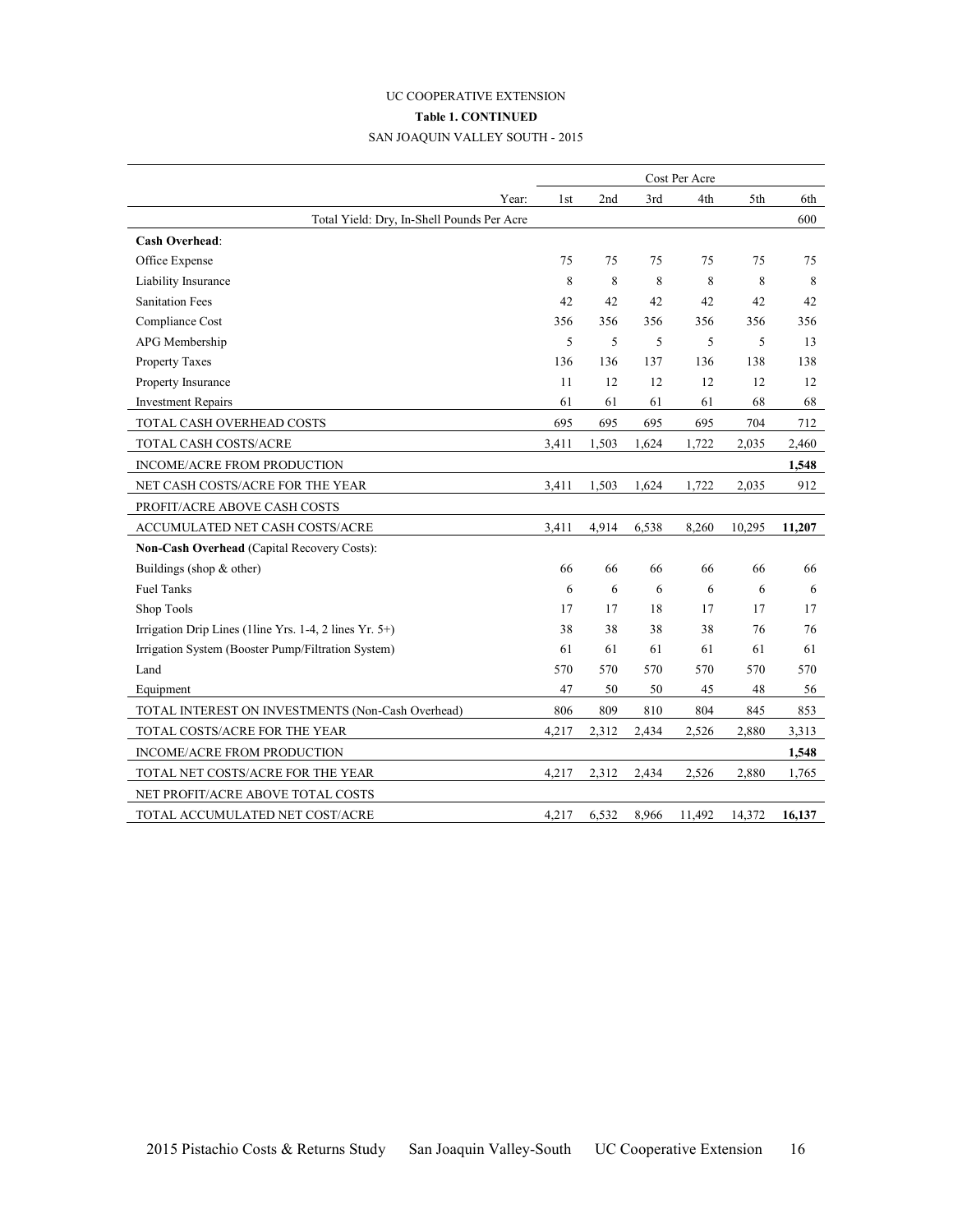#### UC COOPERATIVE EXTENSION **Table 2. MATERIALS AND CUSTOM WORK COSTS PER ACRE - ESTABLISHMENT YEARS**

#### SAN JOAQUIN VALLEY SOUTH - 2015

|                                |      |           | Year 1   |                | Year 2 |                | Year 3 |                | Year 4 |                | Year 5 |                         | Year 6 |                |
|--------------------------------|------|-----------|----------|----------------|--------|----------------|--------|----------------|--------|----------------|--------|-------------------------|--------|----------------|
|                                |      |           |          |                |        |                |        | Total Per Acre |        |                |        |                         |        |                |
|                                | Unit | $\Lambda$ | units    | $\mathbb S$    | units  | $\mathbb{S}$   | units  | $\mathbb S$    | units  | $\mathbb S$    | units  | ${\mathbb S}$           | units  | $\mathbb{S}$   |
| OPERATING COSTS                |      |           |          |                |        |                |        |                |        |                |        |                         |        |                |
| Custom:                        |      |           |          |                |        |                |        |                |        |                |        |                         |        |                |
| Backhoe                        | acre | 150.00    | 1.00     | 150            |        |                |        |                |        |                |        |                         |        |                |
| Soil Analysis                  | each | 55.00     | 0.05     | 3              |        |                |        |                |        |                |        |                         |        |                |
| Rip 3' & Stubble Disc          | acre | 280.00    | 1.00     | 280            |        |                |        |                |        |                |        |                         |        |                |
| Mark, Spread Trees, Plant      | tree | 1.40      | 128.00   | 179            | 3.00   | $\overline{4}$ |        |                |        |                |        |                         |        |                |
| <b>Stake Trees</b>             | tree | 0.35      | 128.00   | 45             |        |                |        |                |        |                |        |                         |        |                |
| <b>Sucker Trees</b>            | acre | 4.00      | 3.00     | 12             |        |                |        |                |        |                |        |                         |        |                |
| Hand Weed                      | acre | 95.00     | 1.00     | 95             |        |                |        |                |        |                |        |                         |        |                |
| Leaf Analysis                  | each | 55.00     | 0.04     | $\overline{2}$ | 0.04   | 2              | 0.04   | $\overline{2}$ | 0.04   | $\overline{2}$ | 0.04   | 2                       | 0.04   | 2              |
| Train Tree                     | acre | Various   | 3.00     | 12             | 4.00   | 32             | 3.00   | $27\,$         | 3.00   | 27             |        |                         |        |                |
| Prune                          | acre | Various   |          |                | 1.00   | 50             | 1.00   | 75             | 1.00   | 100            | 1.00   | 125                     | 1.00   | 150            |
| PCA/Consultant Fee             | acre | 35.00     | 1.00     | 35             | 1.00   | 35             | 1.00   | 35             | 1.00   | 35             | 1.00   | 35                      | 1.00   | 35             |
| <b>Shred Prunings</b>          | acre | Various   |          |                |        |                |        |                |        |                | 1.00   | 28                      | 1.00   | $28\,$         |
| Harvest-Shake, Pickup          | tree | 2.00      |          |                |        |                |        |                |        |                |        |                         | 128.00 | 256            |
| Deliver Trees (60 mile radius) | load | 350.00    | 0.06     | 21             | 0.06   | 21             |        |                |        |                |        |                         |        |                |
| Rent:                          |      |           |          |                |        |                |        |                |        |                |        |                         |        |                |
| Forklift (Unloading trees)     | day  | 180.00    | $0.01\,$ | $\overline{c}$ | 0.01   | 2              |        |                |        |                |        |                         |        |                |
| Forklift (Delivery & pickup)   | day  | 170.00    | 0.01     | $\sqrt{2}$     | 0.01   | 2              |        |                |        |                |        |                         |        |                |
| <b>Tree/Tree Aids:</b>         |      |           |          |                |        |                |        |                |        |                |        |                         |        |                |
| Tree Unbudded                  | tree | 7.00      | 128.00   | 896            | 3.00   | $21\,$         |        |                |        |                |        |                         |        |                |
| <b>Bud Tree</b>                | tree | 0.85      | 134.00   | 114            | 3.00   | $\overline{3}$ |        |                |        |                |        |                         |        |                |
| Tree Stakes 2" x 2" x 6'       | each | 1.35      | 128.00   | 173            |        |                |        |                |        |                |        |                         |        |                |
| <b>Irrigation:</b>             |      |           |          |                |        |                |        |                |        |                |        |                         |        |                |
| Water - District               | acin | 14.58     | 6.00     | 87             | 10.00  | 160            | 16.00  | 233            | 20.00  | 292            | 28.00  | 408                     | 36.00  | 554            |
| Water - Pressurize System      | acin | 1.73      | 6.00     | $10\,$         | 10.00  | 19             | 16.00  | $28\,$         | 20.00  | 35             | 28.00  | 48                      | 36.00  | 66             |
| Fertilizer:                    |      |           |          |                |        |                |        |                |        |                |        |                         |        |                |
| Zinc Sulfate 36%               | lb   | 0.86      | 40.00    | 34             | 44.00  | 38             | 44.00  | 38             | 44.00  | 38             | 44.00  | 38                      | 44.00  | 38             |
| Solubor (Boron)                | lb   | 1.94      | 15.00    | 29             | 6.00   | 12             | 6.00   | 12             | 6.00   | 12             | 6.00   | 12                      | 6.00   | 12             |
| Copper Chelate 14%             | lb   | 5.87      |          |                | 0.50   | $\mathfrak{Z}$ | 0.50   | $\mathfrak z$  | 0.50   | $\mathfrak{Z}$ | 0.50   | $\overline{\mathbf{3}}$ | 0.50   | $\mathfrak{Z}$ |
| <b>UAN32 (N)</b>               | lb N | 0.84      | 15.00    | 13             | 33.00  | 28             | 66.00  | 55             | 100.00 | 84             | 135.00 | 113                     | 135.00 | 113            |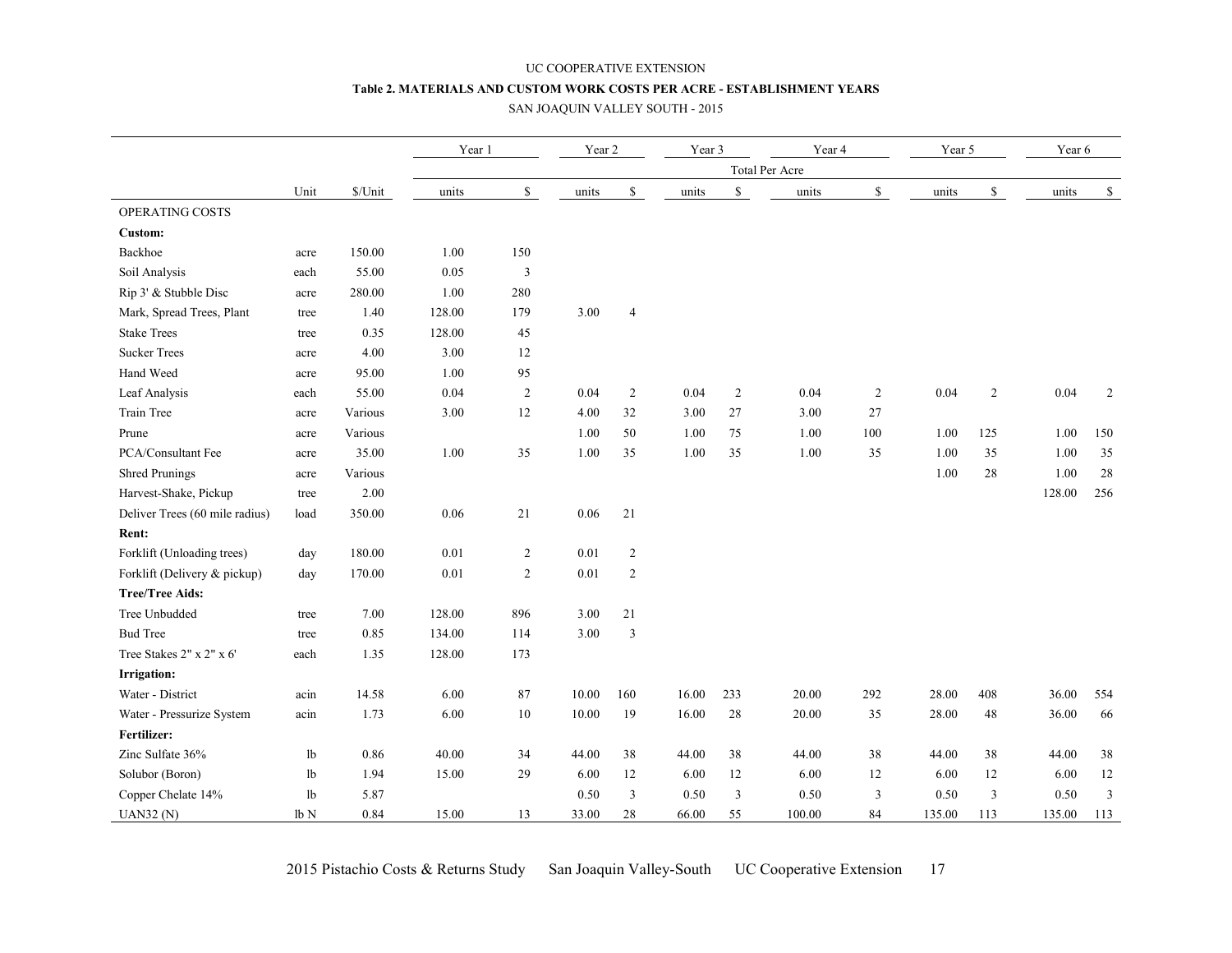#### UC COOPERATIVE EXTENSION

#### **Table 2. CONTINUED**

#### SAN JOAQUIN VALLEY SOUTH - 2015

|                                     |      |         | Year 1 |              | Year 2 |             | Year 3 |             |                | Year 4         | Year 5 |             | Year 6 |        |
|-------------------------------------|------|---------|--------|--------------|--------|-------------|--------|-------------|----------------|----------------|--------|-------------|--------|--------|
|                                     |      |         |        |              |        |             |        |             | Total Per Acre |                |        |             |        |        |
|                                     | Unit | \$/Unit | units  | $\mathbb{S}$ | units  | $\mathbb S$ | units  | $\mathbb S$ | units          | $\mathbb S$    | units  | $\mathbb S$ | units  | \$     |
| Herbicide:                          |      |         |        |              |        |             |        |             |                |                |        |             |        |        |
| Prowl H <sub>2O</sub>               | pint | 4.87    | 2.56   | 12           | 2.56   | 12          | 2.56   | 12          | 2.56           | $12\,$         | 2.56   | 12          | 2.56   | 12     |
| Goal 2 XL                           | pint | 11.20   | 1.28   | 22           | 1.28   | 14          | 2.54   | 28          | 2.54           | $28\,$         | 2.54   | 28          | 2.54   | $28\,$ |
| <b>Shark EW</b>                     | floz | 10.58   | 0.60   | 6            | 0.60   | 6           |        |             |                |                |        |             |        |        |
| Roundup Power Max                   | pint | 3.50    |        |              |        |             | 0.63   | 2           | 0.63           | $\overline{2}$ | 0.63   | 2           | 0.63   | 2      |
| <b>Insecticide:</b>                 |      |         |        |              |        |             |        |             |                |                |        |             |        |        |
| Traps NOW (Free)                    | acre |         |        |              |        |             |        |             |                |                |        |             |        |        |
| Acephate 97UP                       | lb   | 8.43    |        |              | 0.75   | 6           | 0.75   | 6           |                |                |        |             |        |        |
| Brigade WSB                         | 0Z   | 1.72    | 20.00  | 34           |        |             |        |             |                |                |        |             | 20.00  | 34     |
| Wettable Sulfur 92%                 | lb   | 0.50    |        |              |        |             |        |             |                |                |        |             | 20.00  | 10     |
| Intrepid 2F                         | pint |         |        |              |        |             |        |             |                |                |        |             |        |        |
| Fungicide:                          |      |         |        |              |        |             |        |             |                |                |        |             |        |        |
| Topsin M                            | lb   |         |        |              |        |             |        |             |                |                |        |             |        |        |
| Abound 2EC                          | floz |         |        |              |        |             |        |             |                |                |        |             |        |        |
| Rodenticide:                        |      |         |        |              |        |             |        |             |                |                |        |             |        |        |
| Gopher Bait Wilco                   | lb   | 5.58    | 1.00   | 6            | 1.00   | 6           | 1.00   | 6           | 1.00           | 6              | 1.00   | 6           | 1.00   | 6      |
| Squirrel Wilco                      | lb   | 6.20    |        |              |        |             |        |             |                |                |        |             | 1.00   | 6      |
| <b>Assessments:</b>                 |      |         |        |              |        |             |        |             |                |                |        |             |        |        |
| California Pistachio Research Board | lb   |         |        |              |        |             |        |             |                |                |        |             | 600.00 | 15     |
| Labor (Machine)                     | hrs  | 17.00   | 10.98  | 187          | 10.92  | 186         | 10.92  | 186         | 10.37          | 176            | 13.13  | 223         | 12.07  | 205    |
| Labor (Non-machine)                 | hrs  | 13.60   |        |              |        |             |        |             |                |                | 2.30   | 31          |        |        |
| Labor (Irrigation)                  | hrs  | 13.60   | 1.50   | 20           | 1.50   | 20          | 1.65   | 22          | 1.65           | 22             | 2.05   | 28          | 2.10   | 29     |
| Fuel - Gas                          | gal  | 3.41    | 10.77  | 37           | 10.64  | 36          | 10.65  | 36          | 10.64          | 36             | 11.79  | 40          | 10.89  | 37     |
| Fuel - Diesel                       | gal  | 3.17    | 10.42  | 33           | 11.31  | 36          | 11.32  | 36          | 9.20           | 29             | 9.20   | 29          | 13.41  | 43     |
| Lube                                |      |         |        | 10           |        | 11          |        | 11          |                | 11             |        | 10          |        | 12     |
| Machinery Repair                    |      |         |        | 19           |        | 21          |        | 21          |                | 18             |        | 19          |        | 24     |
| Operating Interest $@$ 5.75%        |      |         |        | 126          |        | 22          |        | 24          |                | 26             |        | 39          |        | 28     |
| TOTAL OPERATING COSTS               |      |         |        | 2,699        |        | 808         |        | 929         |                | 1,028          |        | 1,331       |        | 1,748  |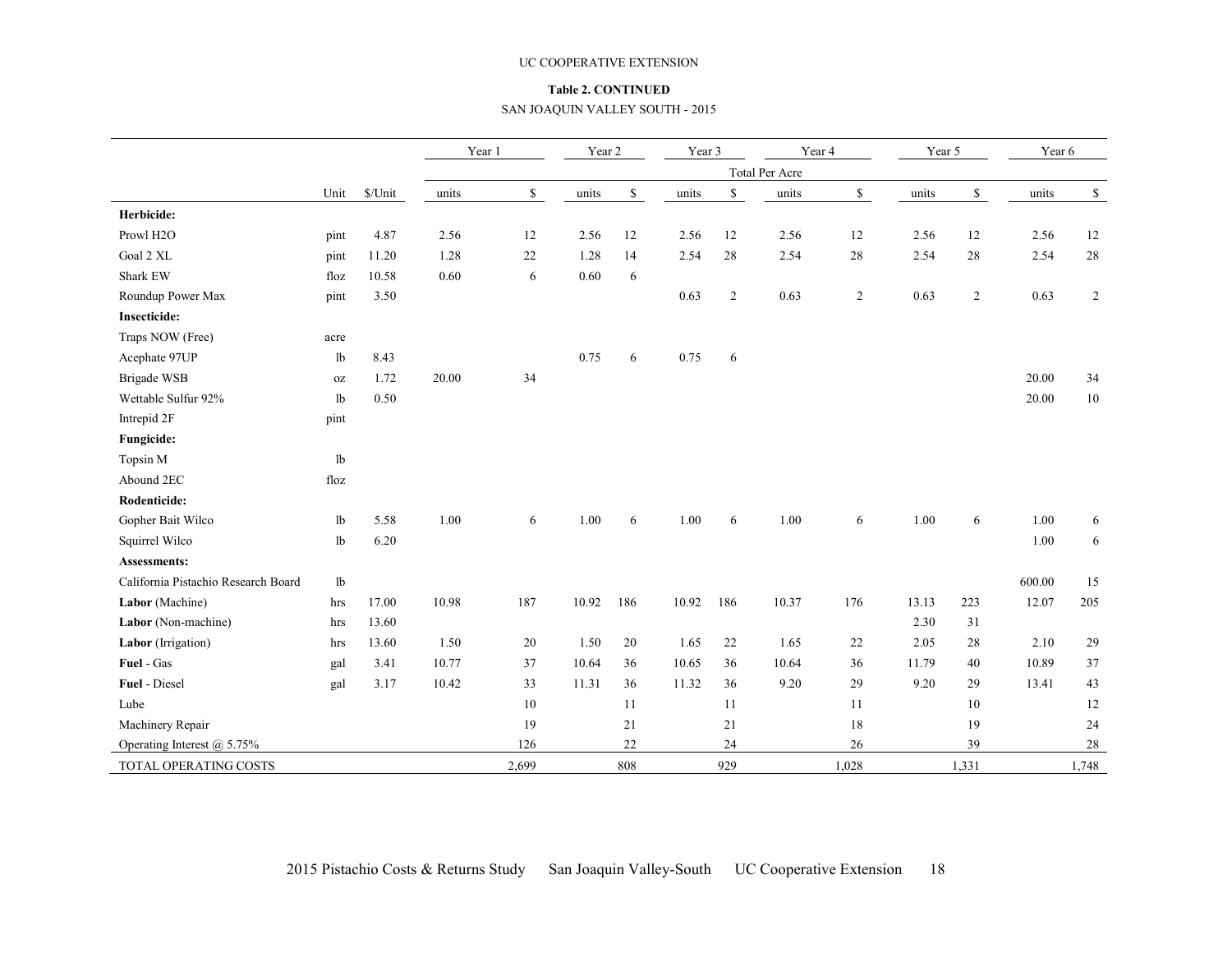#### UC COOPERATIVE EXTENSION **Table 3. COSTS PER ACRE TO PRODUCE PISTACHIOS** SAN JOAQUIN VALLEY SOUTH - 2015

|                                                               | Operation        | Cash and Labor Costs per Acre |                  |                  |                  |                  |                  |      |
|---------------------------------------------------------------|------------------|-------------------------------|------------------|------------------|------------------|------------------|------------------|------|
|                                                               | Time             | Labor                         | Fuel             | Lube             | Material         | Custom/          | Total            | Your |
| Operation                                                     | (Hrs/A)          | Cost                          |                  | & Repairs        | Cost             | Rent             | Cost             | Cost |
| Cultural/Contract:                                            |                  |                               |                  |                  |                  |                  |                  |      |
| Prune: Mechanical Pruning (Topping & Hedging) 1X/2Yrs         | $\boldsymbol{0}$ | $\boldsymbol{0}$              | $\boldsymbol{0}$ | $\boldsymbol{0}$ | $\boldsymbol{0}$ | 60               | 60               |      |
| Prune: Hand Prune & Stack                                     | 0.00             | $\boldsymbol{0}$              | $\boldsymbol{0}$ | $\boldsymbol{0}$ | $\boldsymbol{0}$ | 250              | 250              |      |
| Prune: Shred Prunings (Custom)                                | 0.00             | $\bf{0}$                      | $\boldsymbol{0}$ | $\boldsymbol{0}$ | $\boldsymbol{0}$ | 30               | 30               |      |
| Winter Sanitation: Shake, Rake, Blow, Chop                    | 0.37             | 35                            | 5                | 1                | $\boldsymbol{0}$ | 71               | 113              |      |
| Winter Sanitation: Disc (Mummies & Shred Prunings)            | 0.21             | 4                             | 3                | 1                | $\boldsymbol{0}$ | $\mathbf{0}$     | 9                |      |
| Weed: Winter Strip (Goal 2XL, Prowl, Roundup)                 | 0.25             | 5                             | 4                | 1                | 29               | $\mathbf{0}$     | 39               |      |
| Fertilize: Zn (ZincSO <sub>4</sub> ), Boron (Solubor)         | 0.46             | 9                             | $\overline{7}$   | 4                | 30               | $\mathbf{0}$     | 49               |      |
| Irrigate: (Water, Labor)                                      | 0.50             | 38                            | $\mathbf{1}$     | $\boldsymbol{0}$ | 734              | $\mathbf{0}$     | 773              |      |
| Insect: NOW Pheromone Traps (PCA Hangs Traps)                 | 0.00             | $\boldsymbol{0}$              | $\boldsymbol{0}$ | $\boldsymbol{0}$ | $\boldsymbol{0}$ | $\mathbf{0}$     | $\boldsymbol{0}$ |      |
| Insect: NOW Egg Traps (PCA Hangs Traps)                       | 0.00             | $\boldsymbol{0}$              | $\boldsymbol{0}$ | $\boldsymbol{0}$ | $\boldsymbol{0}$ | $\mathbf{0}$     | $\boldsymbol{0}$ |      |
| Fertilize: N Injected through Drip System (UAN32)             | 0.00             | $\boldsymbol{0}$              | $\boldsymbol{0}$ | $\boldsymbol{0}$ | 21               | $\mathbf{0}$     | 21               |      |
| Insect: Plant Bugs (Warrior)                                  | 0.46             | 9                             | $\overline{7}$   | 4                | 8                | $\mathbf{0}$     | 28               |      |
| Vertebrate: Gopher (Gopher Bait)                              | 1.50             | 31                            | 3                | 1                | 8                | $\mathbf{0}$     | 43               |      |
| Vertebrate: Squirrel (Squirrel Bait)                          | 0.50             | 10                            | $\mathbf{1}$     | $\boldsymbol{0}$ | 6                | $\mathbf{0}$     | 18               |      |
| Fertilize: N & K Injected through Irrigation System (10-0-10) | 0.00             | $\boldsymbol{0}$              | $\boldsymbol{0}$ | $\boldsymbol{0}$ | 156              | $\mathbf{0}$     | 156              |      |
| Weed: Spot Spray Tree Row 2X (Rely)                           | 0.25             | 5                             | $\boldsymbol{0}$ | $\boldsymbol{0}$ | 16               | $\overline{0}$   | 22               |      |
| Disease: Bot (Quash)                                          | 0.46             | 9                             | 7                | 4                | 48               | $\overline{0}$   | 67               |      |
| Aflatoxin: AF36                                               | 0.00             | $\mathbf{0}$                  | $\boldsymbol{0}$ | 0                | 5                | 6                | 11               |      |
| Fertilize: N & K Injected through Irrigation System (15-0-05) | 0.00             | $\mathbf{0}$                  | $\boldsymbol{0}$ | $\boldsymbol{0}$ | 80               | $\overline{0}$   | 80               |      |
| Disease: Alternaria (Switch)                                  | 0.00             | $\mathbf{0}$                  | $\bf{0}$         | $\boldsymbol{0}$ | 98               | $\overline{0}$   | 98               |      |
| Insect: Citrus Flat Mite (Sulfur) /Plant Bug (Warrior)        | 0.46             | 9                             | 7                | 4                | 18               | $\overline{0}$   | 38               |      |
| Insect: NOW (Intrepid)                                        | 0.46             | 9                             | $\overline{7}$   | 4                | 22               | $\overline{0}$   | 42               |      |
| Insect: NOW (Altacor)                                         | 0.00             | 0                             | $\boldsymbol{0}$ | $\boldsymbol{0}$ | 34               | $\boldsymbol{0}$ | 34               |      |
| Fertilize: Leaf Sampling (Collected by PCA) & Analysis        | 0.00             | 0                             | $\boldsymbol{0}$ | $\boldsymbol{0}$ | $\boldsymbol{0}$ | 3                | 3                |      |
| Insect: NOW (Brigade)                                         | 0.00             | $\mathbf{0}$                  | $\boldsymbol{0}$ | $\boldsymbol{0}$ | 34               | $\overline{0}$   | 34               |      |
| Pickup (General Farm Use)                                     | 2.00             | 41                            | 28               | 8                | $\boldsymbol{0}$ | $\theta$         | 78               |      |
| ATV Field Use (Irrigation and Miscellaneous)                  | 3.00             | 61                            | 5                | 2                | $\boldsymbol{0}$ | $\boldsymbol{0}$ | 69               |      |
| PCA/Consultant Service                                        | 0.00             | $\boldsymbol{0}$              | $\boldsymbol{0}$ | $\boldsymbol{0}$ | $\boldsymbol{0}$ | 35               | 35               |      |
| TOTAL CULTURAL COSTS                                          | 10.88            | 277                           | 84               | 35               | 1,346            | 455              | 2,198            |      |
| Harvest:                                                      |                  |                               |                  |                  |                  |                  |                  |      |
| Harvest: Bulk (Shaker, Receiver, Bankout Wagon)               | 0.00             | $\boldsymbol{0}$              | $\boldsymbol{0}$ | $\boldsymbol{0}$ | $\boldsymbol{0}$ | 320              | 320              |      |
| Assessments: CA Pistachio Research Board                      | 0.00             | 0                             | $\boldsymbol{0}$ | $\boldsymbol{0}$ | 70               | $\boldsymbol{0}$ | 70               |      |
| TOTAL HARVEST COSTS                                           | 0.00             | $\overline{0}$                | $\boldsymbol{0}$ | $\boldsymbol{0}$ | 70               | 320              | 390              |      |
| Interest on operating capital $\omega$ , 5.75%                |                  |                               |                  |                  |                  |                  | 53               |      |
| TOTAL OPERATING COSTS/ACRE                                    | 11               | 277                           | 84               | 35               | 1,416            | 775              | 2,641            |      |
| <b>Cash Overhead:</b>                                         |                  |                               |                  |                  |                  |                  |                  |      |
| Sanitation                                                    |                  |                               |                  |                  |                  |                  | 42               |      |
| Office Expense                                                |                  |                               |                  |                  |                  |                  | 75               |      |
| Compliance Cost                                               |                  |                               |                  |                  |                  |                  | 356              |      |
| APG Membership                                                |                  |                               |                  |                  |                  |                  | 60               |      |
| Liability Insurance                                           |                  |                               |                  |                  |                  |                  | 8                |      |
| Property Taxes                                                |                  |                               |                  |                  |                  |                  | 194              |      |
| Property Insurance                                            |                  |                               |                  |                  |                  |                  | 16               |      |
| <b>Investment Repairs</b>                                     |                  |                               |                  |                  |                  |                  | 68               |      |
| TOTAL CASH OVERHEAD COSTS                                     |                  |                               |                  |                  |                  |                  | 820              |      |
| TOTAL CASH COSTS/ACRE                                         |                  |                               |                  |                  |                  |                  | 3,461            |      |
|                                                               |                  |                               |                  |                  |                  |                  |                  |      |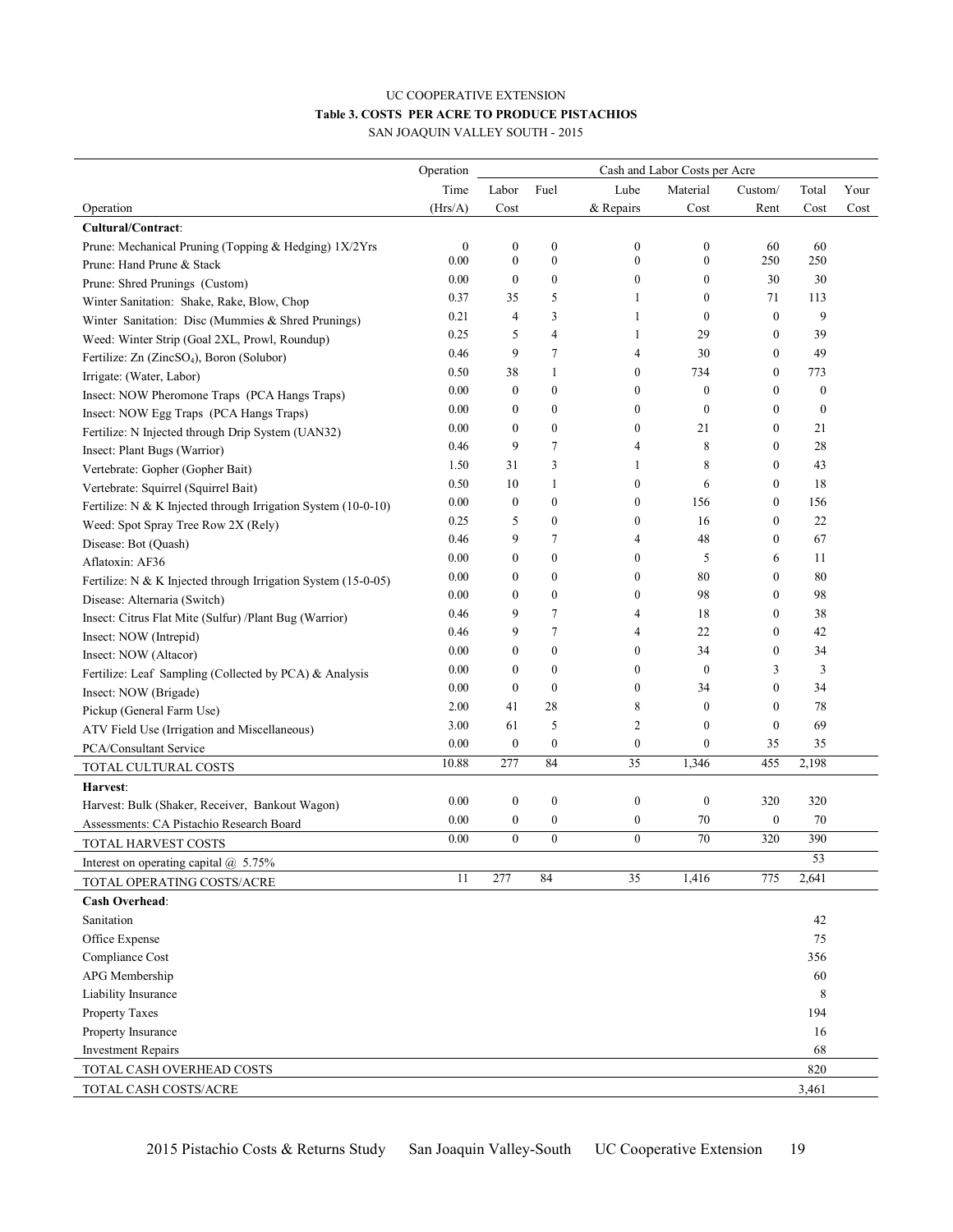# UC COOPERATIVE EXTENSION **Table 3. CONTINUED** SAN JOAQUIN VALLEY SOUTH - 2015

| Operation                                    |               |                    | <b>Total Cost</b> | Your Cost |
|----------------------------------------------|---------------|--------------------|-------------------|-----------|
| <b>Non-Cash Overhead (Capital Recovery):</b> | Per producing | <b>Annual Cost</b> |                   |           |
|                                              | Acre          | Capital Recovery   |                   |           |
| Buildings $(2,400 \text{ Sqft.})$            | 1,050         | 66                 | 66                |           |
| Drip Lines                                   | 592           | 76                 | 76                |           |
| Pistachio Establishment Cost                 | 9,307         | 557                | 671               |           |
| <b>Fuel Tanks</b>                            | 81            | 6                  | 6                 |           |
| Irrigation System (Filter/Booster Pump)      | 1,092         | 61                 | 61                |           |
| Land                                         | 12,000        | 570                | 570               |           |
| Shop Tools                                   | 188           | 17                 | 17                |           |
| Equipment                                    | 501           | 55                 | 55                |           |
| TOTAL NON-CASH OVERHEAD COSTS                | 24,811        | 1,409              | 1,523             |           |
| <b>TOTAL COSTS/ACRE</b>                      |               |                    | 4,984             |           |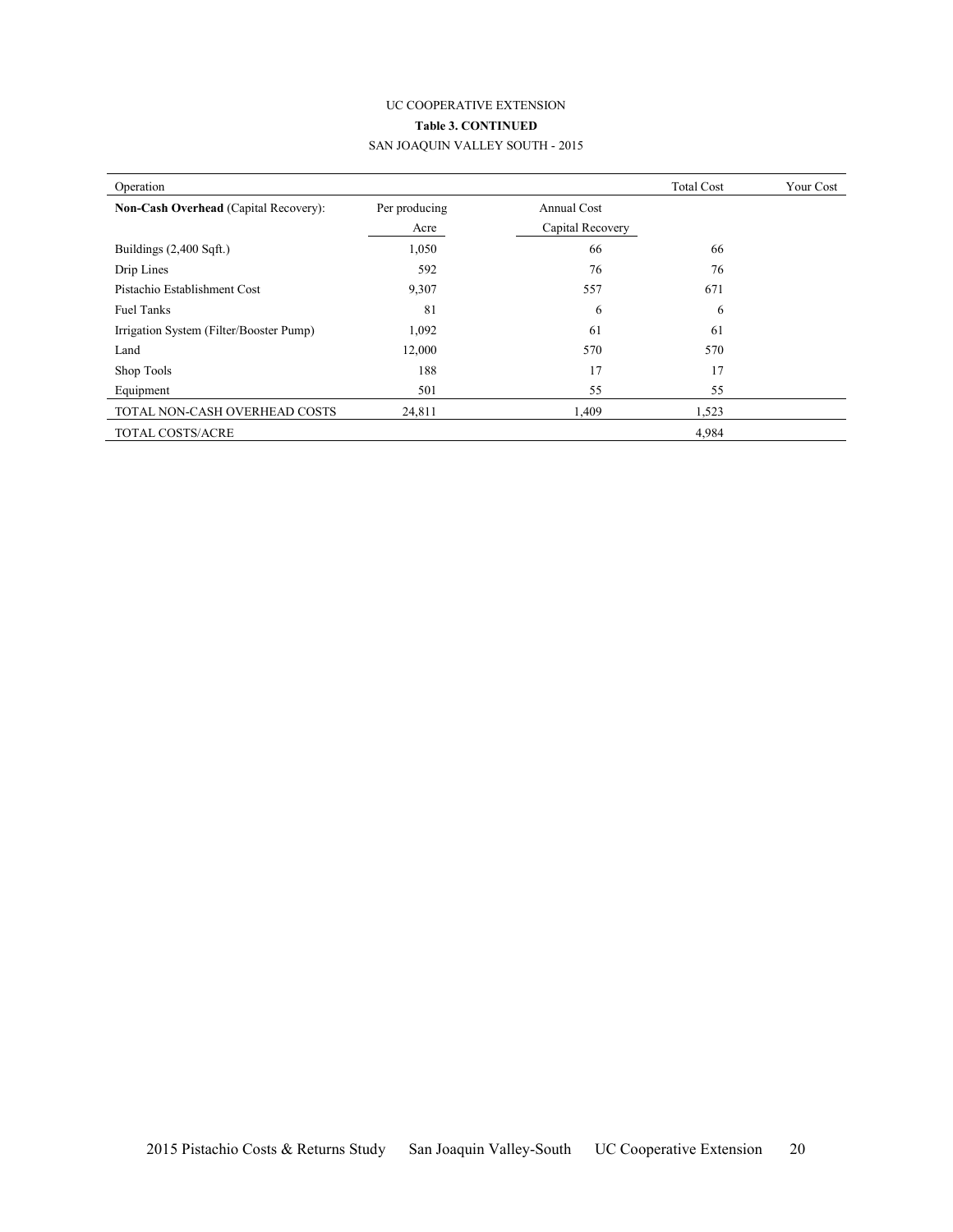| <b>UC COOPERATIVE EXTENSION</b>                           |
|-----------------------------------------------------------|
| Table 4. COSTS AND RETURNS PER ACRE TO PRODUCE PISTACHIOS |
| SAN JOAOUIN VALLEY SOUTH - 2015                           |

|                                                           | Quantity   |      | Price or  | Value or         | Your |
|-----------------------------------------------------------|------------|------|-----------|------------------|------|
|                                                           | Total/Acre | Unit | Cost/Unit | Cost/Acre        | Cost |
| <b>GROSS RETURNS</b>                                      |            |      |           |                  |      |
| Pistachios (Split-in shell, Shelling Stock, Closed Shell) | 2,800      | lb   | 2.58      | 7,224            |      |
| OPERATING COSTS                                           |            |      |           |                  |      |
| <b>Custom/Contract:</b>                                   |            |      |           | 775              |      |
| Prune: Mechanical Topping                                 | 0.5        | acre | 60.00     | 30               |      |
| Prune: Mechanical Hedging                                 | 0.5        | acre | 60.00     | 30               |      |
| Prune: Hand (Prune & stack)                               | 1.00       | acre | 250.00    | 250              |      |
| <b>Shred Prunings</b>                                     | 0.11       | hour | 275.00    | 30               |      |
| Winter Sanitation (Shake trees)                           | 0.75       | hour | 95.00     | 71               |      |
| AF36 Application                                          | 0.50       | acre | 12.00     | 6                |      |
| Leaf Analysis                                             | 0.05       | each | 55.00     | $\overline{3}$   |      |
| Harvest-Bulk                                              | 128.00     | tree | 2.50      | 320              |      |
| PCA/Consultant Fee                                        | 1.00       | acre | 35.00     | 35               |      |
| Herbicide:                                                |            |      |           | 45               |      |
| Goal 2 XL                                                 | 1.28       | pint | 11.20     | 14               |      |
| Prowl H <sub>20</sub>                                     | 2.56       | pint | 4.87      | 12               |      |
| Roundup Power Max                                         | 1.58       | pint | 3.50      | 6                |      |
| Rely 280                                                  | 0.94       | pint | 13.92     | 13               |      |
| <b>Fertilizer:</b>                                        |            |      |           | 286              |      |
| Zinc Sulfate 36%                                          | 40.00      | Lb   | 0.50      | 20               |      |
| Solubor (Boron)                                           | 5.00       | Lb   | 1.94      | 10               |      |
| $UN-32(N)$                                                | 25.00      | Lb N | 0.84      | 21               |      |
| $10-0-10$                                                 | 103.00     | gal  | 1.51      | 156              |      |
| $15 - 0 - 05$                                             | 51.50      | gal  | 1.55      | 80               |      |
| Irrigation:                                               |            |      |           | 734              |      |
| Water - District                                          | 42.00      | acin | 14.58     | 656              |      |
| Water - Pressurize System                                 | 42.00      | acin | 1.73      | 78               |      |
| Insecticide:                                              |            |      |           | 116              |      |
| Pheromone NOW Traps (Free)                                | 0.07       | acre | 0.00      | $\boldsymbol{0}$ |      |
| Egg NOW Traps (Free)                                      | 1.07       | acre | 0.00      | $\boldsymbol{0}$ |      |
| Warrior II                                                | 10.00      | Oz   | 1.60      | 16               |      |
| Wettable Sulfur 92%                                       | 20.00      | Lb   | 0.50      | 10               |      |
| Intrepid 2F                                               | 1.00       | Pint | 21.88     | 22               |      |
| Altacor                                                   | 3.00       | Oz   | 14.46     | 34               |      |
| <b>Brigade WSB</b>                                        | 20.00      | Oz   | 1.53      | 34               |      |
| Fungicide:                                                |            |      |           | 145              |      |
| Quash                                                     | 4.00       | Oz   | 11.90     | 48               |      |
| Switch                                                    | 0.88       | lb   | 111.68    | 98               |      |
| Rodenticide:                                              |            |      |           | 15               |      |
| Gopher Bait Ag Wilco                                      | 1.50       | lb   | 5.58      | $\,$ $\,$        |      |
| Squirrel Wilco                                            | 1.00       | lb   | 6.20      | 6                |      |
| Assessment:                                               |            |      |           | 70               |      |
| CA Pistachio Research Board (\$0.0025/lb)                 | 2,800.00   | lb   | 0.03      | 70               |      |
| Aflatoxins:                                               |            |      |           | 5<br>5           |      |
| AF36                                                      | 5.00       | lb   | 1.00      |                  |      |
| Labor:                                                    |            |      |           | 280              |      |
| Labor (Machine)                                           | 13.05      | hrs  | 17.00     | 222              |      |
| Labor (Non-machine)                                       | 4.27       | hrs  | 13.60     | 58               |      |
| Labor (Irrigation)                                        |            |      |           |                  |      |
| <b>Machinery:</b>                                         |            |      |           | 119              |      |
| Fuel - Gas                                                | 11.21      | gal  | 3.41      | 38               |      |
| Fuel - Diesel                                             | 14.34      | gal  | 3.17      | 45               |      |
| Lube                                                      |            |      |           | 13               |      |
| Machinery repair                                          |            |      |           | 23               |      |
| Interest on operating capital $\omega$ 5.75%              |            |      |           | 52               |      |
| TOTAL OPERATING COSTS/ACRE                                |            |      |           | 2,641            |      |
| NET RETURNS ABOVE OPERATING COSTS                         |            |      |           | 4,583            |      |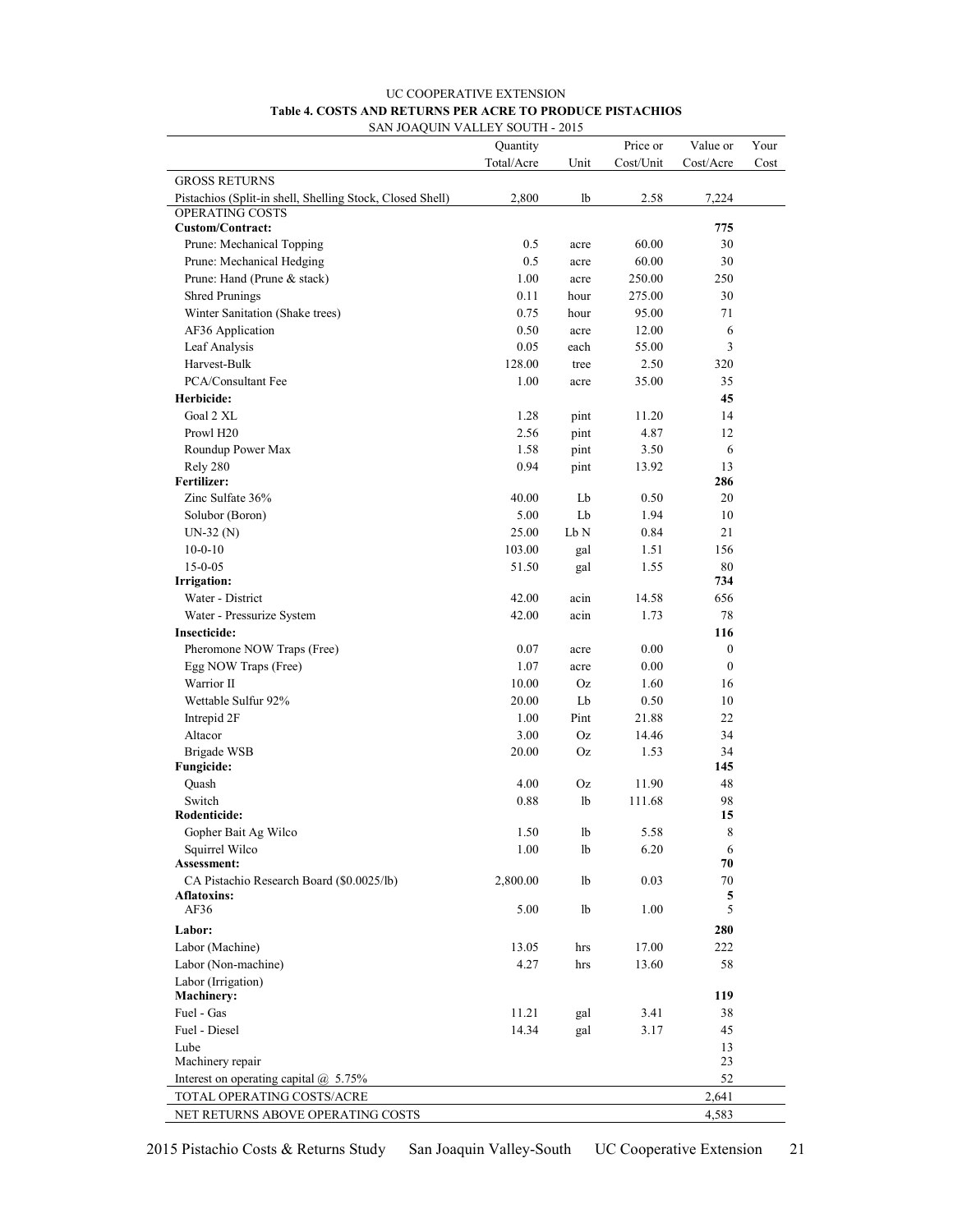# UC COOPERATIVE EXTENSION **Table 4. CONTINUED**

| SAN JOAQUIN VALLEY SOUTH - 2015 |  |
|---------------------------------|--|
|---------------------------------|--|

|                                         | Quantity/ |      | Price or  | Value or  | Your |
|-----------------------------------------|-----------|------|-----------|-----------|------|
|                                         | Acre      | Unit | Cost/Unit | Cost/Acre | Cost |
| <b>Cash Overhead:</b>                   |           |      |           |           |      |
| Sanitation                              |           |      |           | 42        |      |
| Office Expense                          |           |      |           | 75        |      |
| Compliance Cost                         |           |      |           | 356       |      |
| APG Membership                          |           |      |           | 60        |      |
| Liability Insurance                     |           |      |           | 8         |      |
| <b>Property Taxes</b>                   |           |      |           | 194       |      |
| Property Insurance                      |           |      |           | 16        |      |
| <b>Investment Repairs</b>               |           |      |           | 68        |      |
| TOTAL CASH OVERHEAD COSTS/ACRE          |           |      |           | 820       |      |
| TOTAL CASH COSTS/ACRE                   |           |      |           | 3,461     |      |
| Non-Cash Overhead (Capital Recovery)    |           |      |           |           |      |
| Buildings (2,400 Sqft.)                 |           |      |           | 66        |      |
| Drip Lines                              |           |      |           | 76        |      |
| Pistachio Establishment Cost            |           |      |           | 671       |      |
| <b>Fuel Tanks</b>                       |           |      |           | 6         |      |
| Irrigation System (Filter/Booster Pump) |           |      |           | 61        |      |
| Land                                    |           |      |           | 570       |      |
| Shop Tools                              |           |      |           | 17        |      |
| Equipment                               |           |      |           | 55        |      |
| TOTAL NON-CASH OVERHEAD COSTS/ACRE      |           |      |           | 1,523     |      |
| TOTAL COSTS/ACRE                        |           |      |           | 4,984     |      |
| NET RETURNS ABOVE TOTAL COSTS           |           |      |           | 2,240     |      |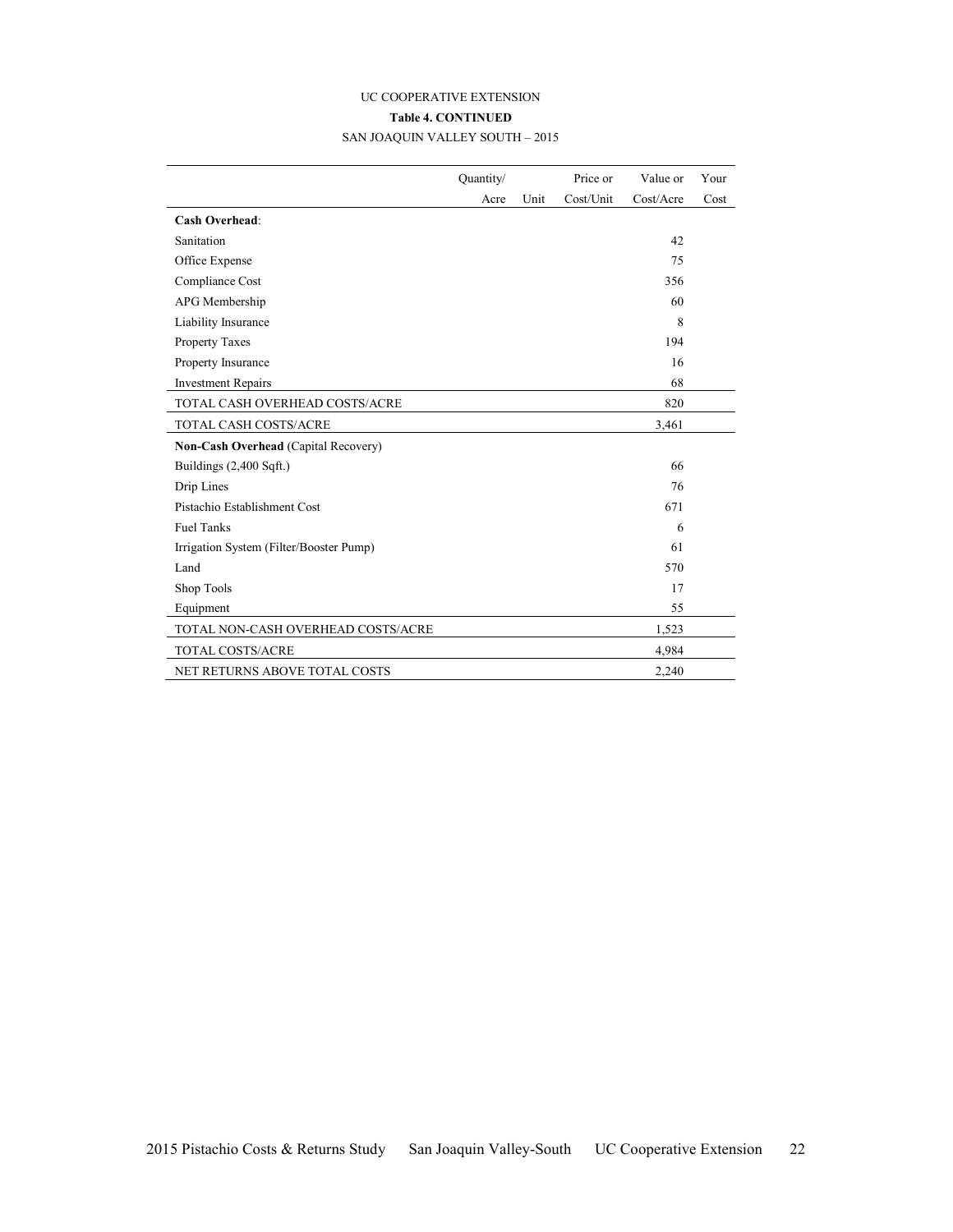#### UC COOPERATIVE EXTENSION **Table 5. MONTHLY CASH COSTS PER ACRE TO PRODUCE PISTACHIOS** SAN JOAQUIN VALLEY SOUTH - 2015

| Beginning JAN 15                                              | <b>JAN</b>       | <b>FEB</b>       | <b>MAR</b>              | <b>APR</b>       | <b>MAY</b>       | <b>JUN</b>       | <b>JUL</b>       | AUG              | <b>SEP</b>       | OCT              | <b>NOV</b>       | <b>TOTAL</b>     |
|---------------------------------------------------------------|------------------|------------------|-------------------------|------------------|------------------|------------------|------------------|------------------|------------------|------------------|------------------|------------------|
| Ending NOV 15                                                 | 15               | 15               | 15                      | 15               | 15               | 15               | 15               | 15               | 15               | 15               | 15               | 15               |
| Cultural:                                                     |                  |                  |                         |                  |                  |                  |                  |                  |                  |                  |                  |                  |
| Prune: Mechanical Pruning (Topping & Hedging) 1X/2Yrs         | 60               |                  |                         |                  |                  |                  |                  |                  |                  |                  |                  | 60               |
| Prune: Hand Prune & Stack                                     | 250              |                  |                         |                  |                  |                  |                  |                  |                  |                  |                  | 250              |
| Prune: Shred Prunings (Custom)                                | 30               |                  |                         |                  |                  |                  |                  |                  |                  |                  |                  | 30               |
| Winter Sanitation: Shake, Rake, Blow, Chop                    | 113              |                  |                         |                  |                  |                  |                  |                  |                  |                  |                  | 113              |
| Winter Sanitation: Disc (Mummies & Shred Prunings)            |                  | 9                |                         |                  |                  |                  |                  |                  |                  |                  |                  | 9                |
| Weed: Winter Strip (Goal, Prowl, Roundup)                     |                  | 39               |                         |                  |                  |                  |                  |                  |                  |                  |                  | 39               |
| Fertilize: Zn (ZincSO <sub>4</sub> ), Boron (Solubor)         |                  | 49               |                         |                  |                  |                  |                  |                  |                  |                  |                  | 49               |
| Irrigate: (Water, Labor)                                      |                  |                  | 62                      | 34               | 92               | 161              | 194              | 161              | 43               | 27               |                  | 773              |
| Insect: NOW Pheromone Traps (PCA Hangs Traps)                 |                  |                  | $\mathbf{0}$            |                  |                  |                  |                  |                  |                  |                  |                  | $\overline{0}$   |
| Insect: NOW Egg Traps (PCA Hangs Traps)                       |                  |                  | $\mathbf{0}$            |                  |                  |                  |                  |                  |                  |                  |                  | $\boldsymbol{0}$ |
| Fertilize: N Injected through Drip System (UAN32)             |                  |                  |                         | 21               |                  |                  |                  |                  |                  |                  |                  | 21               |
| Insect: Plant Bugs (Warrior)                                  |                  |                  |                         | 28               |                  |                  |                  |                  |                  |                  |                  | 28               |
| Vertebrate: Gopher (Gopher Bait)                              |                  |                  |                         | 14               |                  |                  |                  | 14               |                  |                  | 14               | 43               |
| Vertebrate: Squirrel (Squirrel Bait)                          |                  |                  |                         |                  | 18               |                  |                  |                  |                  |                  |                  | 18               |
| Fertilize: N & K Injected through Irrigation System (10-0-10) |                  |                  |                         |                  | 78               | 78               |                  |                  |                  |                  |                  | 156              |
| Weed: Spot Spray Tree Row 2X (Rely)                           |                  |                  |                         |                  | 16               |                  | 6                |                  |                  |                  |                  | 22               |
| Disease: Bot (Quash)                                          |                  |                  |                         |                  |                  | 67               |                  |                  |                  |                  |                  | 67               |
| Aflatoxin: AF36                                               |                  |                  |                         |                  |                  | 11               |                  |                  |                  |                  |                  | 11               |
| Fertilize: N & K Injected through Irrigation System (15-0-05) |                  |                  |                         |                  |                  |                  | 80               |                  |                  |                  |                  | 80               |
| Disease: Alternaria (Switch)                                  |                  |                  |                         |                  |                  |                  | 98               |                  |                  |                  |                  | 98               |
| Insect: Citrus Flat Mite (Sulfur) /Plant Bug (Warrior)        |                  |                  |                         |                  |                  |                  | 38               |                  |                  |                  |                  | 38               |
| Insect: NOW (Intrepid)                                        |                  |                  |                         |                  |                  |                  |                  | 42               |                  |                  |                  | 42               |
| Insect: NOW (Altacor)                                         |                  |                  |                         |                  |                  |                  |                  | 34               |                  |                  |                  | 34               |
| Fertilize: Leaf Sampling (Collected by PCA) & Analysis        |                  |                  |                         |                  |                  |                  |                  | 3                |                  |                  |                  | 3                |
| Insect: NOW (Brigade)                                         |                  |                  |                         |                  |                  |                  |                  |                  | 34               |                  |                  | 34               |
| Pickup (General Farm Use)                                     | 7                | $\tau$           | $\tau$                  | $\tau$           | 7                | 7                | $\tau$           | $\tau$           | $\boldsymbol{7}$ | $\tau$           | 7                | 78               |
| ATV Field Use (Irrigation and Miscellaneous)                  | 6                | $\sqrt{6}$       | 6                       | $\sqrt{6}$       | 6                | 6                | $\sqrt{6}$       | 6                | $\sqrt{6}$       | $\boldsymbol{6}$ | 6                | 69               |
| PCA/Consultant Service                                        | 3                | $\overline{3}$   | 3                       | 3                | 3                | 3                | 3                | 3                | 3                | 3                | 3                | 35               |
| TOTAL CULTURAL COSTS                                          | 469              | 114              | 77                      | 114              | 211              | 325              | 425              | 264              | 86               | 35               | 31               | 2,152            |
| Harvest:                                                      |                  |                  |                         |                  |                  |                  |                  |                  |                  |                  |                  |                  |
| Harvest: Bulk (Shaker, Receiver, Bankout Wagon)               |                  |                  |                         |                  |                  |                  |                  |                  | 320              |                  |                  | 320              |
| Harvest: Haul (hauled by processor)                           |                  |                  |                         |                  |                  |                  |                  |                  |                  |                  |                  |                  |
| Assessments: CA Pistachio Research Board                      |                  |                  |                         |                  |                  |                  |                  |                  | 70               |                  |                  | 70               |
| TOTAL HARVEST COSTS                                           | $\boldsymbol{0}$ | $\boldsymbol{0}$ | $\boldsymbol{0}$        | $\boldsymbol{0}$ | $\boldsymbol{0}$ | $\boldsymbol{0}$ | $\boldsymbol{0}$ | $\boldsymbol{0}$ | 390              | $\boldsymbol{0}$ | $\boldsymbol{0}$ | 390              |
| Interest on operating capital $@$ 5.75%                       | $\overline{2}$   | $\overline{3}$   | $\overline{\mathbf{3}}$ | $\overline{4}$   | 5                | 6                | 8                | $10\,$           | 12               | $\boldsymbol{0}$ | $\boldsymbol{0}$ | 53               |
| TOTAL OPERATING COSTS/ACRE                                    | 472              | 117              | 82                      | 117              | 225              | 340              | 440              | 280              | 496              | 43               | 31               | 2,641            |
| TOTAL OPERATING COSTS/LB (based on 2,800 lbs.)                | 0.17             | 0.04             | 0.03                    | 0.04             | 0.08             | 0.12             | 0.16             | 0.10             | 0.18             | 0.01             | 0.01             | 0.93             |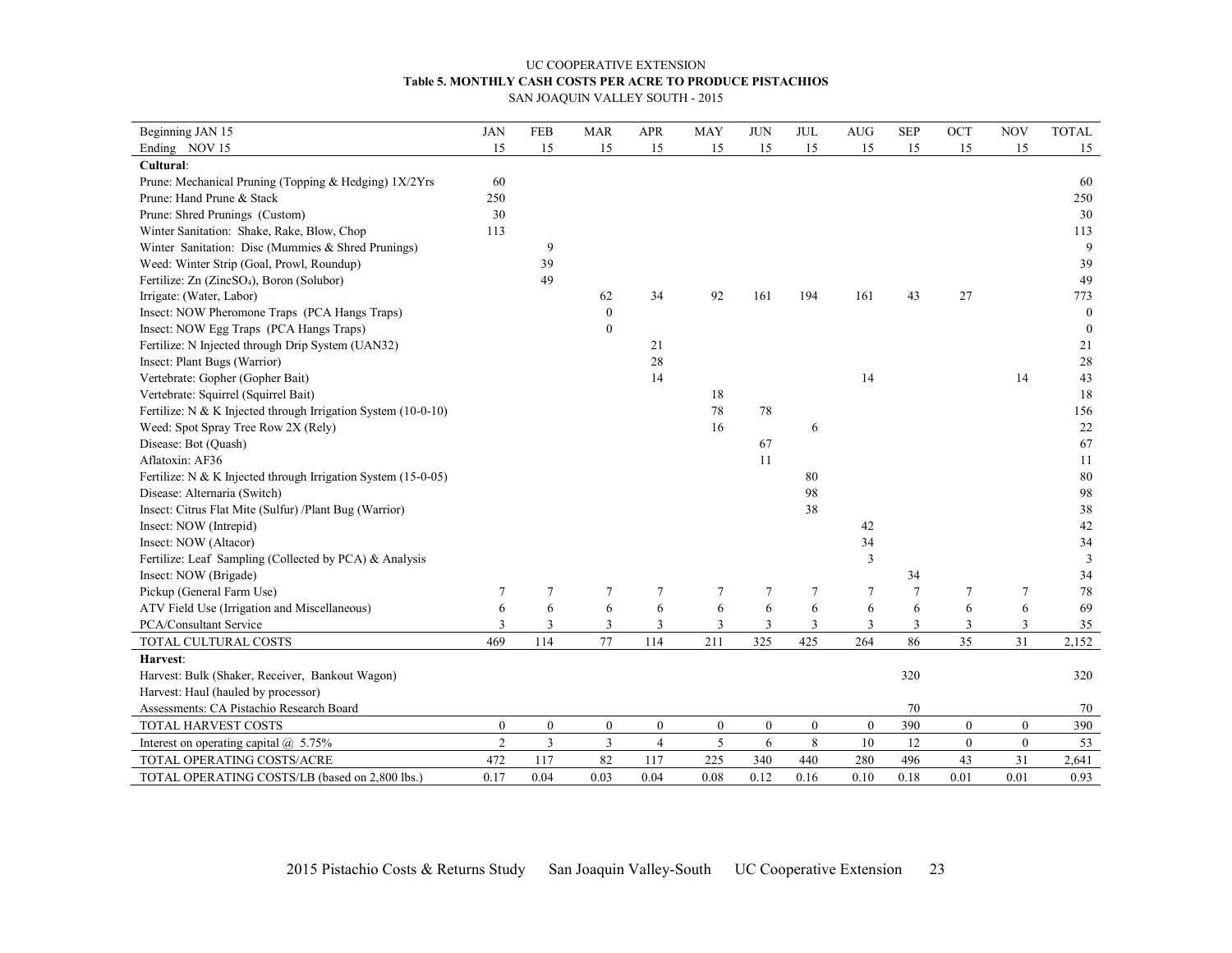#### UC COOPERATIVE EXTENSION

#### **Table 5. CONTINUED**

#### SAN JOAQUIN VALLEY SOUTH - 2015

| Beginning JAN 15                          | <b>JAN</b> | <b>FEB</b> | <b>MAR</b> | <b>APR</b> | <b>MAY</b>     | <b>JUN</b> | <b>JUL</b>     | <b>AUG</b> | <b>SEP</b>     | OCT  | <b>NOV</b>     | <b>TOTAL</b> |
|-------------------------------------------|------------|------------|------------|------------|----------------|------------|----------------|------------|----------------|------|----------------|--------------|
| <b>NOV 15</b><br>Ending                   | 15         | 15         | 15         | 15         | 15             | 15         | 15             | 15         | 15             | 15   | 15             | 15           |
| <b>Cash Overhead:</b>                     |            |            |            |            |                |            |                |            |                |      |                |              |
| Sanitation                                | 4          | 4          | 4          | 4          | $\overline{4}$ | 4          | $\overline{4}$ | 4          | $\overline{4}$ | 4    | $\overline{4}$ | 42           |
| Office Expense                            |            |            |            |            |                |            |                |            |                |      |                | 75           |
| Compliance Cost                           |            |            |            |            |                |            |                |            |                |      |                | 356          |
| APG Membership                            |            |            |            |            |                |            |                |            |                |      |                | 60           |
| Liability Insurance                       |            |            |            |            |                |            |                |            |                |      |                | 8            |
| Property Taxes                            | 92         |            |            |            |                |            | 92             |            |                |      |                | 194          |
| Property Insurance                        | 8          |            |            |            |                |            | 8              |            |                |      |                | 16           |
| <b>Investment Repairs</b>                 | 6          | 6          | 6          | 6          | 6              | 6          | 6              | 6          | 6              | 6    | 6              | 68           |
| TOTAL CASH OVERHEAD COSTS                 | 110        | 10         | 10         | 10         | 10             | 10         | 18             | 10         | 10             | 10   | 10             | 820          |
| TOTAL CASH COSTS/ACRE                     | 582        | 127        | 90         | 128        | 226            | 342        | 544            | 283        | 497            | 45   | 41             | 3,461        |
| TOTAL CASH COSTS/LB (based on 2,800 lbs.) | 0.21       | 0.05       | 0.03       | 0.05       | 0.08           | 0.12       | 0.19           | 0.10       | 0.18           | 0.02 | 0.01           | 1.24         |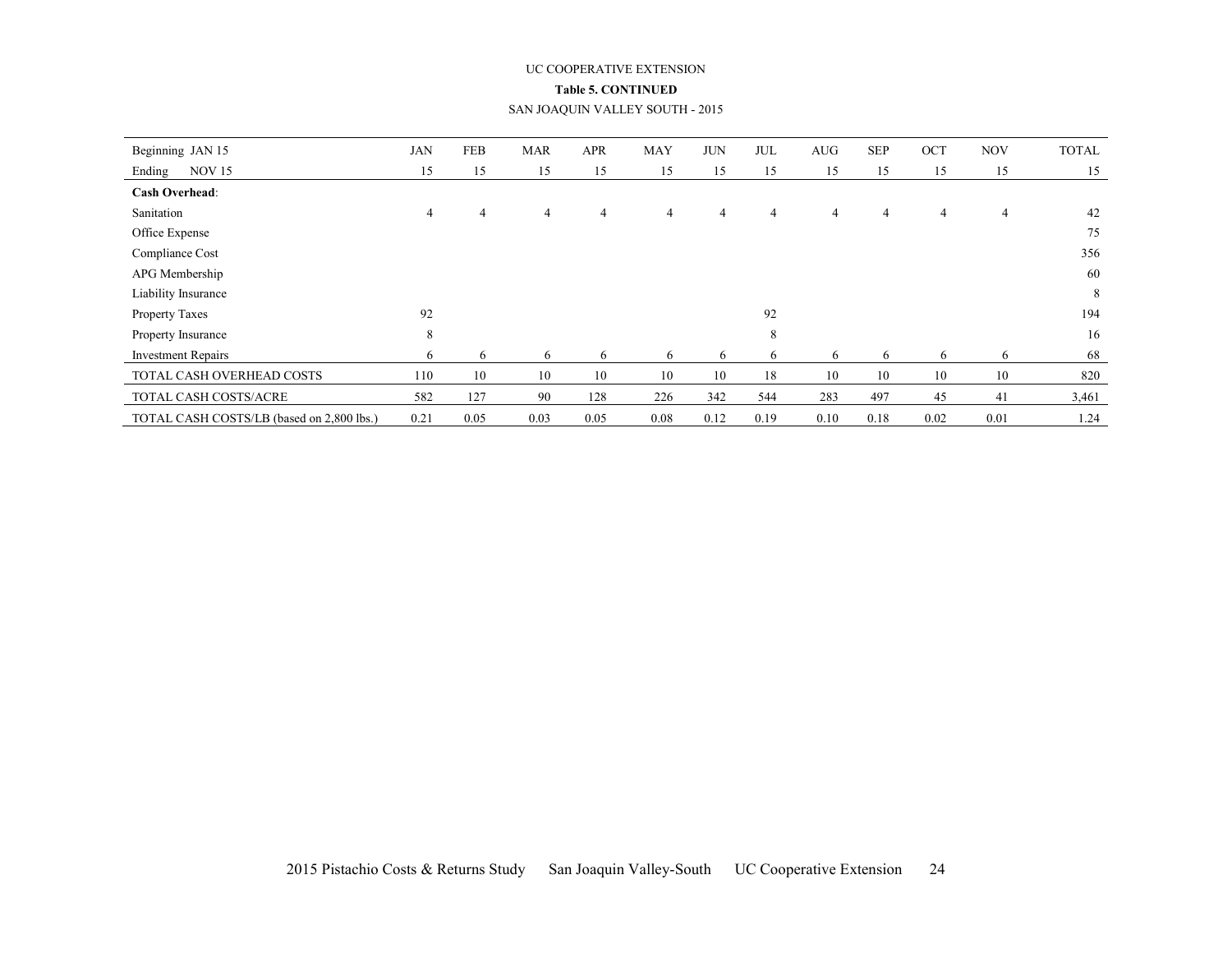### UC COOPERATIVE EXTENSION **Table 6. RANGING ANALYSIS** SAN JOAQUIN VALLEY SOUTH - 2015

#### COSTS PER ACRE at VARYING YIELDS TO PRODUCE PISTACHIOS

|                                           |       |       |       | YIELD (Total lbs./acre) |       |       |       |
|-------------------------------------------|-------|-------|-------|-------------------------|-------|-------|-------|
|                                           | 2,200 | 2,400 | 2,600 | 2.800                   | 3,000 | 3,200 | 3,400 |
| <b>OPERATING COSTS/ACRE:</b>              |       |       |       |                         |       |       |       |
| Cultural Cost                             | 2,198 | 2,198 | 2,198 | 2,198                   | 2.198 | 2,198 | 2,198 |
| Harvest Cost                              | 375   | 380   | 385   | 390                     | 395   | 400   | 405   |
| Interest on operating capital $(a)$ 6.75% | 53    | 53    | 53    | 53                      | 53    | 53    | 53    |
| <b>TOTAL OPERATING COSTS/ACRE</b>         | 2,626 | 2,631 | 2,636 | 2,641                   | 2,646 | 2,651 | 2,656 |
| <b>TOTAL Operating Costs/lb</b>           | 1.19  | 1.10  | 1.01  | 0.94                    | 0.88  | 0.83  | 0.78  |
| <b>CASH OVERHEAD COSTS/ACRE</b>           | 820   | 820   | 820   | 820                     | 820   | 820   | 820   |
| TOTAL CASH COSTS/ACRE                     | 3,446 | 3,451 | 3,456 | 3,461                   | 3,466 | 3.471 | 3,476 |
| <b>TOTAL Cash Costs/lb</b>                | 1.57  | 1.44  | 1.33  | 1.24                    | 1.16  | 1.08  | 1.02  |
| NON-CASH OVERHEAD COSTS/ACRE              | 1,523 | 1,523 | 1,523 | 1,523                   | 1,523 | 1,523 | 1,523 |
| <b>TOTAL COSTS/ACRE</b>                   | 4,969 | 4,974 | 4,979 | 4,984                   | 4,989 | 4,994 | 4,999 |
| <b>TOTAL Costs/lb</b>                     | 2.00  | 2.00  | 2.00  | 2.00                    | 2.00  | 2.00  | 1.00  |

#### NET RETURNS PER ACRE ABOVE OPERATING COSTS

| *In shell Weighted Average | YIELD (lbs./acre) |        |       |       |       |        |        |  |  |  |  |  |
|----------------------------|-------------------|--------|-------|-------|-------|--------|--------|--|--|--|--|--|
| PRICE (\$/lb)              | 2.200             | 2,400  | 2,600 | 2,800 | 3,000 | 3,200  | 3,400  |  |  |  |  |  |
| 1.02                       | $-382$            | $-183$ | 16    | 215   | 414   | 613    | 812    |  |  |  |  |  |
| 1.54                       | 762               | 1,065  | 1,368 | 1,671 | 1,974 | 2,277  | 2,580  |  |  |  |  |  |
| 2.06                       | 1,906             | 2,313  | 2,720 | 3,127 | 3,534 | 3,941  | 4,348  |  |  |  |  |  |
| 2.58                       | 3,050             | 3,561  | 4,072 | 4,583 | 5,094 | 5,605  | 6,116  |  |  |  |  |  |
| 3.10                       | 4.194             | 4,809  | 5,424 | 6,039 | 6,654 | 7,269  | 7,884  |  |  |  |  |  |
| 3.62                       | 5,338             | 6,057  | 6,776 | 7,495 | 8,214 | 8,933  | 9,652  |  |  |  |  |  |
| 4.14                       | 6,482             | 7,305  | 8,128 | 8,951 | 9,774 | 10,597 | 11,420 |  |  |  |  |  |

#### NET RETURNS PER ACRE ABOVE CASH COSTS

| *In shell Weighted Average | YIELD (lbs./acre) |          |        |        |        |        |        |  |  |  |  |  |
|----------------------------|-------------------|----------|--------|--------|--------|--------|--------|--|--|--|--|--|
| PRICE (\$/lb)              | 2.200             | 2.400    | 2,600  | 2,800  | 3,000  | 3,200  | 3,400  |  |  |  |  |  |
| 1.02                       | $-1,202$          | $-1,003$ | $-804$ | $-605$ | $-406$ | $-207$ | -8     |  |  |  |  |  |
| 1.54                       | -58               | 245      | 548    | 851    | 1,154  | 1,457  | 1,760  |  |  |  |  |  |
| 2.06                       | 1,086             | 1,493    | 1,900  | 2,307  | 2,714  | 3,121  | 3,528  |  |  |  |  |  |
| 2.58                       | 2,230             | 2,741    | 3,252  | 3,763  | 4,274  | 4,785  | 5,296  |  |  |  |  |  |
| 3.10                       | 3,374             | 3.989    | 4,604  | 5,219  | 5,834  | 6,449  | 7,064  |  |  |  |  |  |
| 3.62                       | 4,518             | 5,237    | 5,956  | 6,675  | 7,394  | 8,113  | 8,832  |  |  |  |  |  |
| 4.14                       | 5,662             | 6,485    | 7,308  | 8,131  | 8,954  | 9,777  | 10,600 |  |  |  |  |  |

#### NET RETURNS PER ACRE ABOVE TOTAL COSTS

| *In shell Weighted Average | YIELD (lbs./acre) |          |          |          |          |          |          |  |  |
|----------------------------|-------------------|----------|----------|----------|----------|----------|----------|--|--|
| PRICE $(\frac{5}{lb})$     | 2.200             | 2.400    | 2.600    | 2.800    | 3.000    | 3.200    | 3,400    |  |  |
| 1.02                       | $-2,725$          | $-2,526$ | $-2,327$ | $-2,128$ | $-1,929$ | $-1,730$ | $-1,531$ |  |  |
| 1.54                       | $-1,581$          | $-1,278$ | $-975$   | $-672$   | $-369$   | -66      | 237      |  |  |
| 2.06                       | $-437$            | $-30$    | 377      | 784      | 1,191    | 1,598    | 2,005    |  |  |
| 2.58                       | 707               | 1,218    | 1,729    | 2,240    | 2,751    | 3,262    | 3,773    |  |  |
| 3.10                       | 1,851             | 2,466    | 3,081    | 3,696    | 4,311    | 4,926    | 5,541    |  |  |
| 3.62                       | 2,995             | 3,714    | 4,433    | 5,152    | 5,871    | 6,590    | 7,309    |  |  |
| 4.14                       | 4,139             | 4,962    | 5,785    | 6,608    | 7.431    | 8,254    | 9,077    |  |  |

\*based on average of 80% in shell-splits  $+20%$  shelling stock & closed shell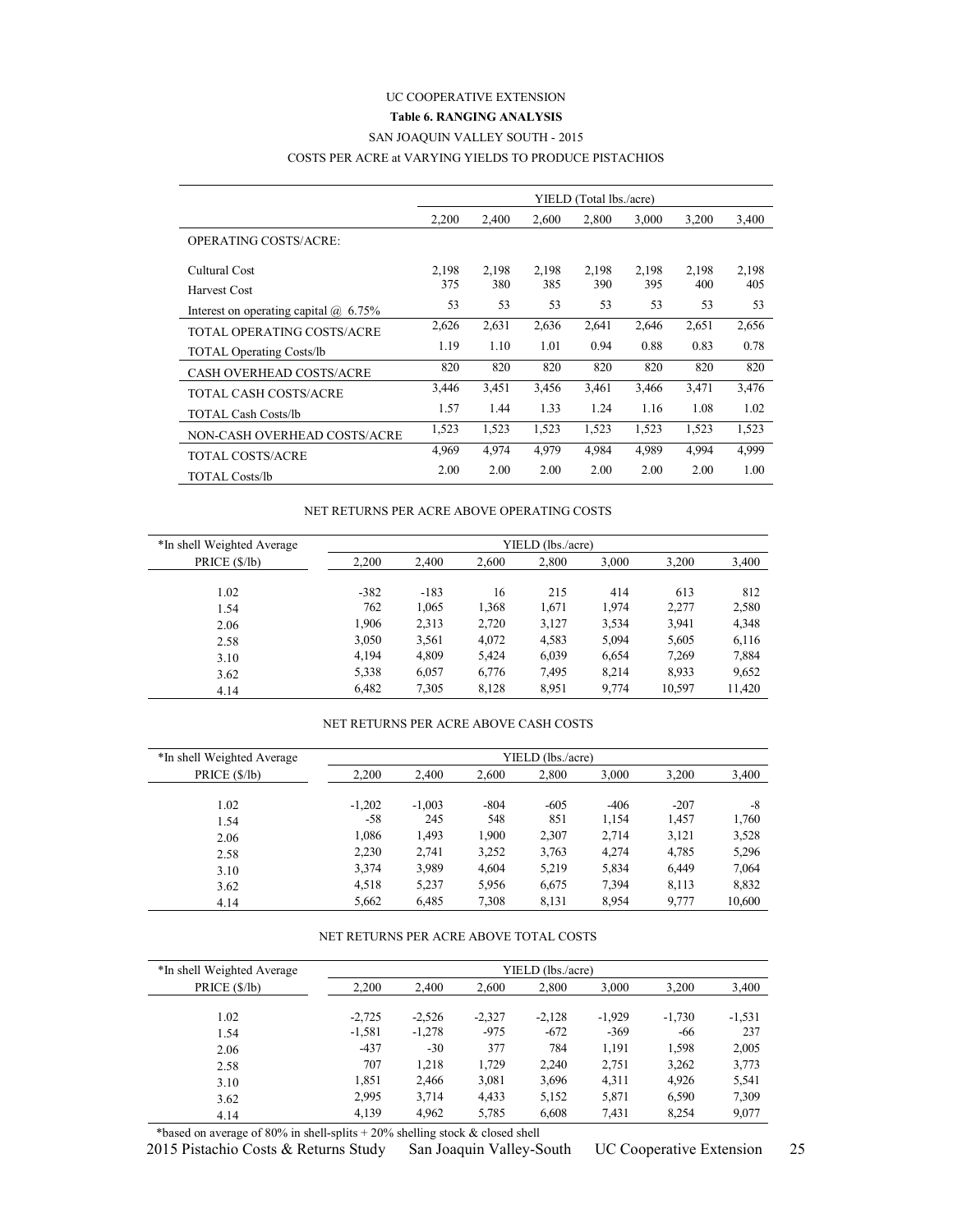# UC COOPERATIVE EXTENSION **Table 7. WHOLE FARM ANNUAL EQUIPMENT, INVESTMENT, AND BUSINESS OVERHEAD COSTS** SAN JOAQUIN VALLEY SOUTH - 2015

|    |                         |         |      |         |          | Cash Overhead |       |        |
|----|-------------------------|---------|------|---------|----------|---------------|-------|--------|
|    |                         |         | Yrs  | Salvage | Capital  | Insur-        |       |        |
| Yr | Description             | Price   | Life | Value   | Recovery | ance          | Taxes | Total  |
| 15 | 85 HP 4WD Tractor       | 55,000  | 25   | 4,651   | 3,704    | 25            | 298   | 4,027  |
| 15 | <b>ATV</b>              | 7,500   | 3    | 3,971   | 1,478    | 5             | 57    | 1,540  |
| 15 | Blower - Flory 2500     | 6,000   | 10   | 1,061   | 682      | 3             | 35    | 721    |
| 15 | Disc Tandem 14'         | 21,025  | 12   | 2,912   | 2,153    | 10            | 120   | 2,283  |
| 15 | Orchard Sprayer 500 Gal | 25,000  | 8    | 5,645   | 3,233    | 13            | 153   | 3,399  |
| 15 | Pickup Truck 1/2 Ton    | 28,000  | 7    | 10,621  | 3,481    | 16            | 193   | 3,690  |
| 15 | ATV Spot Sprayer 20 Gal | 511     | 10   | 90      | 58       | $\theta$      | 3     | 61     |
| 15 | Weed Sprayer 100 Gal    | 5,200   | 10   | 920     | 591      | 3             | 31    | 624    |
|    | <b>TOTAL</b>            | 148,236 |      | 29,872  | 15,381   | 74            | 891   | 16,347 |
|    | $60\%$ of New Cost $*$  | 88,942  |      | 17,923  | 9,229    | 45            | 534   | 9,808  |

#### **ANNUAL EQUIPMENT COSTS**

\*Used to reflect a mix of new and used equipment

#### **ANNUAL INVESTMENT COSTS**

|                                                  |           |      |                  |          | Cash Overhead |        |                  |         |
|--------------------------------------------------|-----------|------|------------------|----------|---------------|--------|------------------|---------|
|                                                  |           | Yrs  | Salvage          | Capital  | Insur-        |        |                  |         |
| Description                                      | Price     | Life | Value            | Recovery | ance          | Taxes  | Repairs          | Total   |
| Buildings 2,400 sqft                             | 84.000    | 30   | $\mathbf{0}$     | 5,310    | 35            | 420    | 1,680            | 7,445   |
| Drip Lines (2 lines)                             | 45,000    | 10   | $\boldsymbol{0}$ | 5,757    | 19            | 225    | 1,140            | 7,141   |
| Orchard Establishment Cost                       | 851,732   | 34   | $\mathbf{0}$     | 50,981   | 359           | 4,259  | $\boldsymbol{0}$ | 55,599  |
| Fuel Tanks 2-250 gal                             | 6,514     | 20   | 651              | 491      | 3             | 36     | 130              | 660     |
| Irrigation System (booster pumps, filters, etc.) | 83,000    | 40   | $\boldsymbol{0}$ | 4,673    | 35            | 415    | 2,090            | 7,213   |
| Land                                             | 960,000   | 40   | 960,000          | 45,600   | 809           | 9,600  | 0                | 56,009  |
| Shop/Field Tools                                 | 15,000    | 15   | 1,250            | 1,362    |               | 81     | 250              | 1,700   |
| <b>TOTAL INVESTMENT</b>                          | 2,045,246 |      | 961,901          | 114,174  | 1,268         | 15,036 | 5,290            | 135,767 |

#### **ANNUAL BUSINESS OVERHEAD COSTS**

|                     | Units/ |      | Price/ | Total  |
|---------------------|--------|------|--------|--------|
| Description         | Farm   | Unit | Unit   | Cost   |
| Sanitation          | 76     | Acre | 42.32  | 3,216  |
| Office Expense      | 80     | Acre | 75.00  | 6,000  |
| Compliance Cost     | 76     | Acre | 356.20 | 27,071 |
| APG Membership      | 76     | Acre | 59.50  | 4,522  |
| Liability Insurance | 80     | Acre | 7.98   | 638    |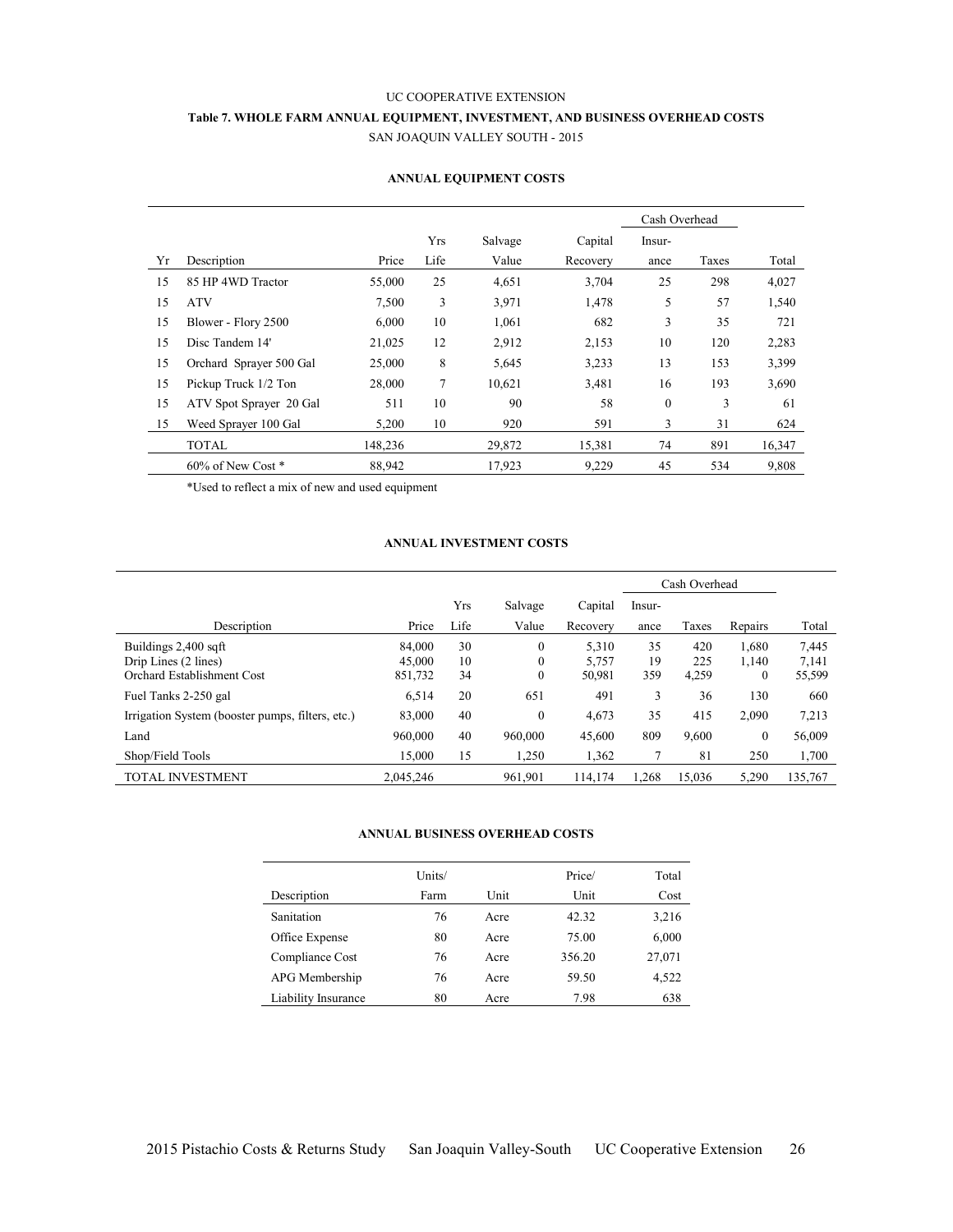# UC COOPERATIVE EXTENSION **Table 8. HOURLY EQUIPMENT COSTS** SAN JOAQUIN VALLEY SOUTH - 2015

|     |                         |           |       | <b>COSTS PER HOUR</b> |               |       |          |           |       |          |
|-----|-------------------------|-----------|-------|-----------------------|---------------|-------|----------|-----------|-------|----------|
|     |                         | Pistachio | Total |                       | Cash Overhead |       |          | Operating |       |          |
|     |                         | Hours     | Hours | Capital               | Insur-        |       | Lube $&$ | Fuel      | Total | Total    |
| Yr. | Description             | Used      | Used  | Recovery              | ance          | Taxes | Repairs  |           | Oper. | Costs/hr |
| 15  | 85 HP 4WD Tractor       | 275       | 640   | 3.47                  | 0.02          | 0.28  | 3.27     | 13.23     | 16.50 | 20.28    |
| 15  | <b>ATV</b>              | 460       | 666   | 1.33                  | 0.00          | 0.05  | 0.82     | 1.71      | 2.52  | 3.91     |
| 15  | Blower - Flory 2500     | 32        | 200   | 2.05                  | 0.01          | 0.11  | 0.00     | 0.00      | 0.00  | 2.16     |
| 15  | Disc Tandem 14'         | 17        | 166   | 7.78                  | 0.04          | 0.43  | 3.41     | 0.00      | 3.41  | 11.67    |
| 15  | Orchard Sprayer 500 Gal | 183       | 250   | 7.76                  | 0.03          | 0.37  | 4.36     | 0.00      | 4.36  | 12.51    |
| 15  | Pickup Truck 1/2 T      | 160       | 285   | 7.33                  | 0.03          | 0.41  | 4.20     | 14.21     | 18.41 | 26.18    |
| 15  | ATV Spot Sprayer 20 Gal | 20        | 150   | 0.23                  | 0.00          | 0.01  | 0.14     | 0.00      | 0.14  | 0.38     |
| 15  | Weed Sprayer 100 Gal    | 20        | 150   | 2.37                  | 0.01          | 0.12  | 1.40     | 0.00      | 1.40  | 3.90     |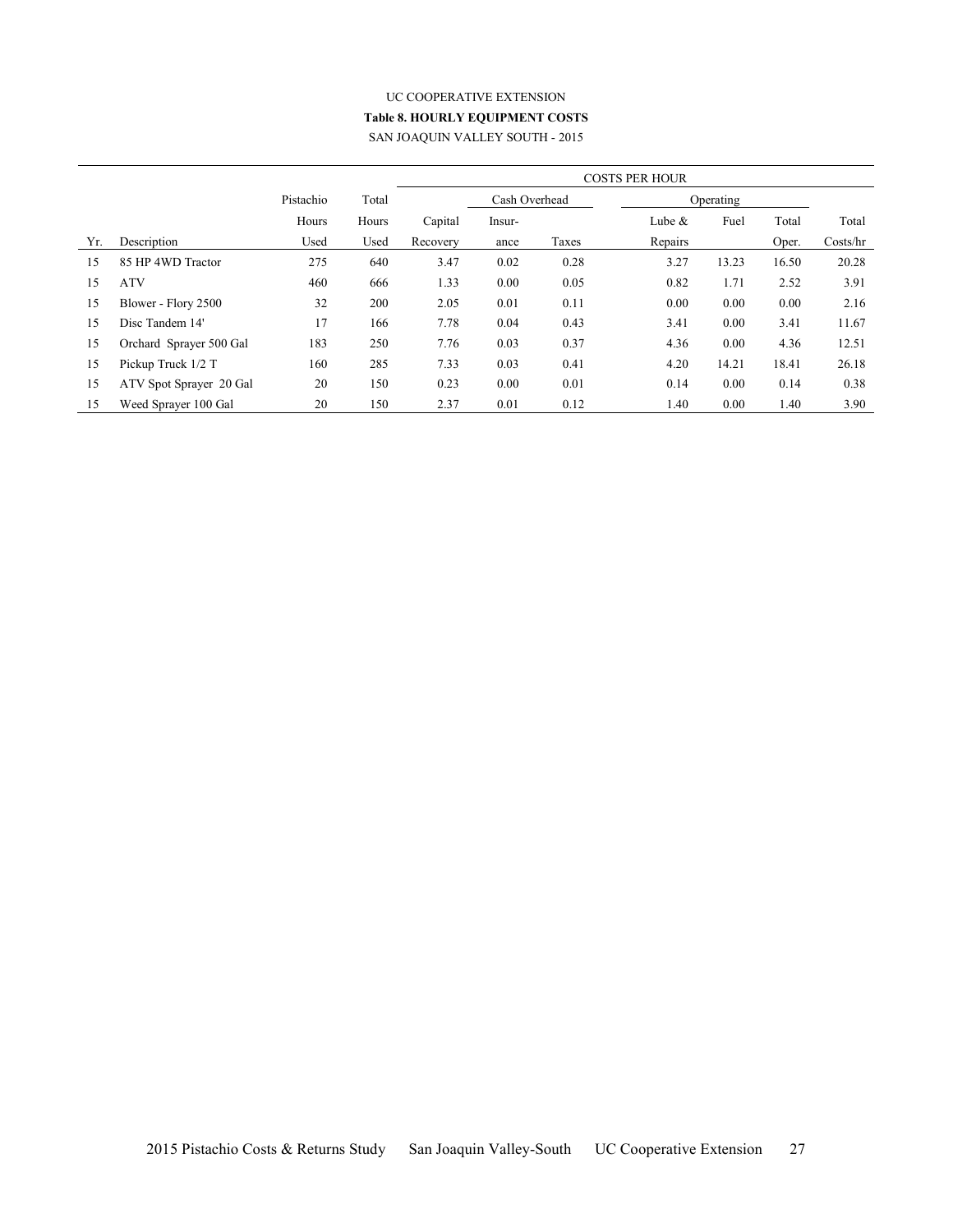#### UC COOPERATIVE EXTENSION **Table 9. OPERATIONS WITH EQUIPMENT and MATERIALS** SAN JOAQUIN VALLEY 2015

|                                           | Operation |                  |                    | Labor Type/                        | Rate/ |       |
|-------------------------------------------|-----------|------------------|--------------------|------------------------------------|-------|-------|
| Operation                                 | Month     | Tractor          | Implement          | Material                           | Acre  | Unit  |
| Prune: Mechanical Pruning (1X/2Yr.)       | Jan       |                  |                    | Mechanical Topping                 | 0.50  | Acre  |
|                                           |           |                  |                    | Mechanical Hedging                 | 0.50  | Acre  |
| Prune: Hand Prune & Stack                 | Jan       |                  |                    | Non-Machine Labor                  |       |       |
|                                           |           |                  |                    | Prune                              | 1.00  | Acre  |
| Prune: Shred Prunings (Custom)            | Jan       |                  |                    | Non-Machine Labor                  |       |       |
|                                           |           |                  |                    | <b>Shred Pruning</b>               | 0.11  | Hour  |
| Winter Sanitation: Shake, Rake, Blow,     |           |                  |                    |                                    |       |       |
| Chop                                      | Jan       | 85HP 4WD Tractor | Blower Flory 2500  | Non-Machine Labor                  | 2.00  | hours |
|                                           |           |                  |                    | <b>Shake Trees</b>                 | 0.75  | Hour  |
| Winter Sanitation: Disc (Mummies &        |           | 85HP 4WD Tractor | Disc Tandem 14'    | <b>Equipment Operator</b><br>Labor | 0.25  |       |
| Shred Prunings)                           | Feb       |                  |                    | <b>Equipment Operator</b>          |       | hour  |
| Weed: Winter Strip (Goal, Prowl, Roundup) | Feb       | 85HP 4WD Tractor | Weed Sprayer 100 G | Labor                              | 0.30  | hour  |
|                                           |           |                  |                    | Goal 2 XL                          | 1.28  | Pint  |
|                                           |           |                  |                    | Prowl H <sub>2O</sub>              | 2.56  | Pint  |
|                                           |           |                  |                    | Roundup Power Max                  | 0.64  | Pint  |
|                                           |           |                  |                    | <b>Equipment Operator</b>          |       |       |
| Fertilize: Zn (ZincSO4), Boron (Solubor)  | Feb       | 85HP 4WD Tractor | Orch.Sprayer 500 G | Labor                              | 0.55  | hour  |
|                                           |           |                  |                    | Zinc Sulfate - 36%                 | 40.00 | Lb    |
|                                           |           |                  |                    | Boron (Solubor)                    | 5.00  | Lb    |
| Irrigate: (Water, Labor)                  | Mar       |                  | ATV <sub>4WD</sub> | Non-Machine Labor                  | 0.10  | hour  |
|                                           |           |                  |                    | Water - District                   | 3.00  | AcIn  |
|                                           |           |                  |                    | Water - Pressurize                 | 3.00  | AcIn  |
|                                           | Apr       |                  |                    | Non-Machine Labor                  | 0.10  | hour  |
|                                           |           |                  |                    | Water - District                   | 2.00  | AcIn  |
|                                           |           |                  |                    | Water - Pressurize                 | 2.00  | AcIn  |
|                                           | May       |                  |                    | Non-Machine Labor                  | 0.20  | hour  |
|                                           |           |                  |                    | Water - District                   | 5.50  | AcIn  |
|                                           |           |                  |                    | Water - Pressurize                 | 5.50  | AcIn  |
|                                           | June      |                  |                    | Non-Machine Labor                  | 0.45  | hour  |
|                                           |           |                  |                    | Water - District                   | 9.50  | AcIn  |
|                                           |           |                  |                    | Water - Pressurize                 | 9.50  | AcIn  |
|                                           | July      |                  |                    | Non-Machine Labor                  | 0.45  | hour  |
|                                           |           |                  |                    | Water - District                   | 11.50 | AcIn  |
|                                           |           |                  |                    | Water - Pressurize                 | 11.50 | AcIn  |
|                                           | Aug       |                  |                    | Non-Machine Labor                  | 0.45  | hour  |
|                                           |           |                  |                    | Water - District                   | 9.50  | AcIn  |
|                                           |           |                  |                    | Water - Pressurize                 | 9.50  | AcIn  |
|                                           | Sept      |                  |                    | Non-Machine Labor                  | 0.15  | hour  |
|                                           |           |                  |                    | Water - District                   | 2.50  | AcIn  |
|                                           |           |                  |                    | Water - Pressurize                 | 2.50  | AcIn  |
|                                           | Oct       |                  |                    | Non-Machine Labor                  | 0.15  | hour  |
|                                           |           |                  |                    | Water - District                   | 1.50  | AcIn  |
|                                           |           |                  |                    | Water - Pressurize                 | 1.50  | AcIn  |
| Insect: NOW (PCA Hang Egg &               |           |                  |                    |                                    |       |       |
| Pheromone Traps)                          | Mar       |                  |                    | Non-Machine Labor                  | 0.01  | hour  |
|                                           |           |                  |                    | Pheromone Traps NOW                |       |       |
|                                           |           |                  |                    | (Free)                             | 0.07  | Acre  |
| Fertilize: N Injected through Drip System |           |                  |                    | Egg Traps NOW (Free)               | 0.07  | Acre  |
| (UN32)                                    | Apr       |                  |                    | $UN-32$                            | 25.00 | Lb N  |
|                                           |           |                  |                    | <b>Equipment Operator</b>          |       |       |
| Insect: Plant Bugs (Warrior)              | Apr       | 85HP 4WD Tractor | Orch.Sprayer 500 G | Labor                              | 0.55  | hour  |
|                                           |           |                  |                    | Warrior II                         | 5.00  | Oz    |